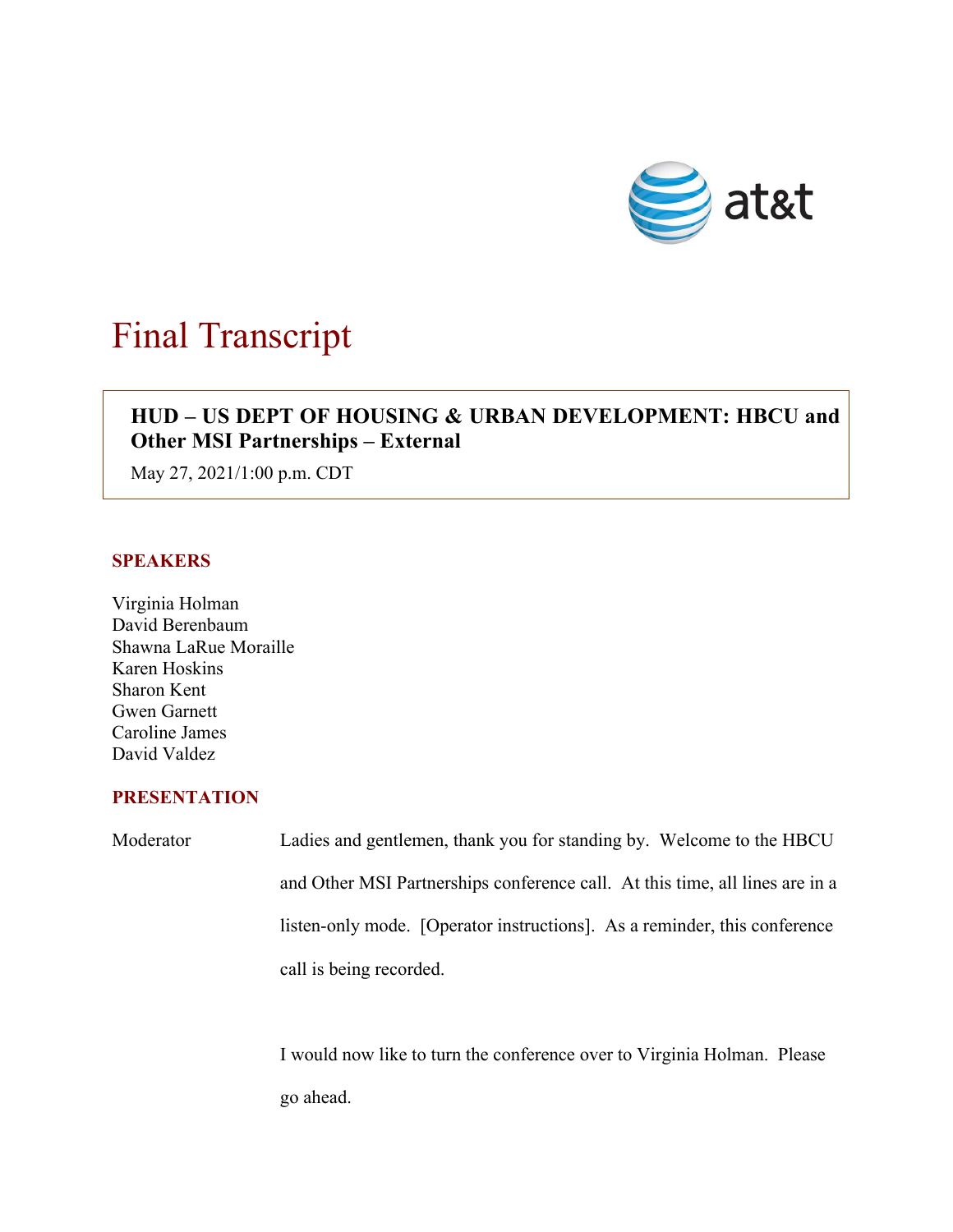Virginia Thank you very much, and welcome, everyone, to today's really important webinar on creating partnerships with minority-serving institutions. You're going to learn a lot of very valuable information about these partnerships, but before we get started, I need to go over some logistics with you.

> As the operator said, the audio is being recorded. We will be providing a playback number along with a PowerPoint and a written transcript. In about a week they'll be posted on HUD Exchange in our training archive section. I did, this morning, send out a copy of the PowerPoint to everyone who had registered, but they're also available in the control panel on the right hand side of your screen. You just need to click on the document name and the download will start.

Your questions are really very important to us. Since we have such a large number, we will not be taking questions by the phone, but we want you to submit them on our question box, which again, is in the control panel on the right hand side of your screen in the box labeled Questions. We have staff monitoring those questions, and they will be reviewed and answered at the end of the presentations.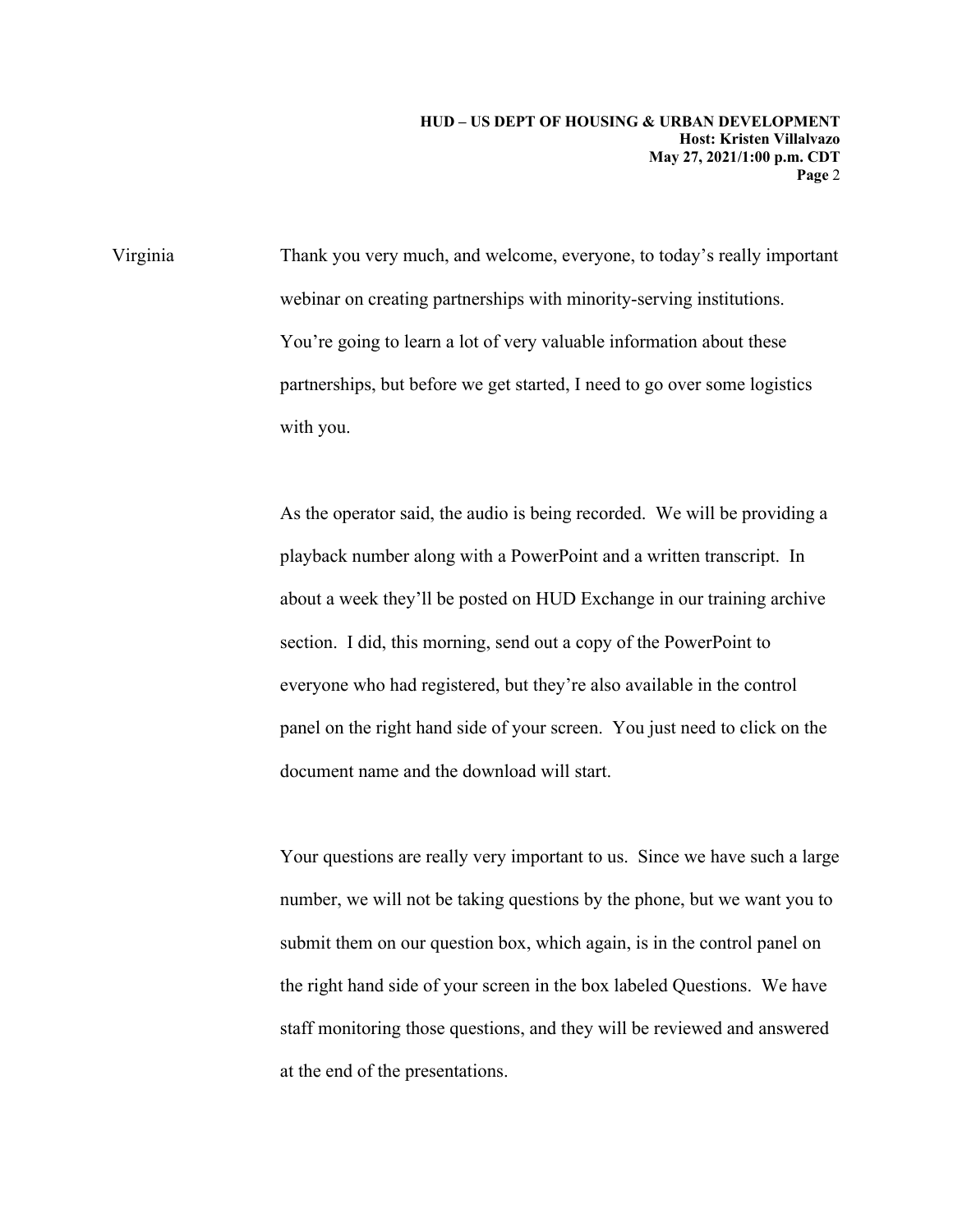After the webinar, and any time in the future if you have questions and comments on this topic or any other one, you can send it to housing.counseling@hud.gov, and just put the topic in the subject line so we can get it to the right person.

If you logged onto the webinar, you're going to receive a certificate of training from GoToWebinar in about 48 hours. You need to save it for your records, and again, it will only go to people who have registered and logged in to the webinar.

We have another way for you to access our webinars. Again, the webinar archives that I mentioned, we do put in all of the webinars that OHC hosts or helps with. You can search by topic or date, and something that's very neat about it is if you look at one of those webinars at any time in the future, you click on it, you can then click on the button that says Get Credit, and you will get credit in your HUD Exchange curriculum. Now, this is a different Get Credit than the certificate you're going to get for this webinar.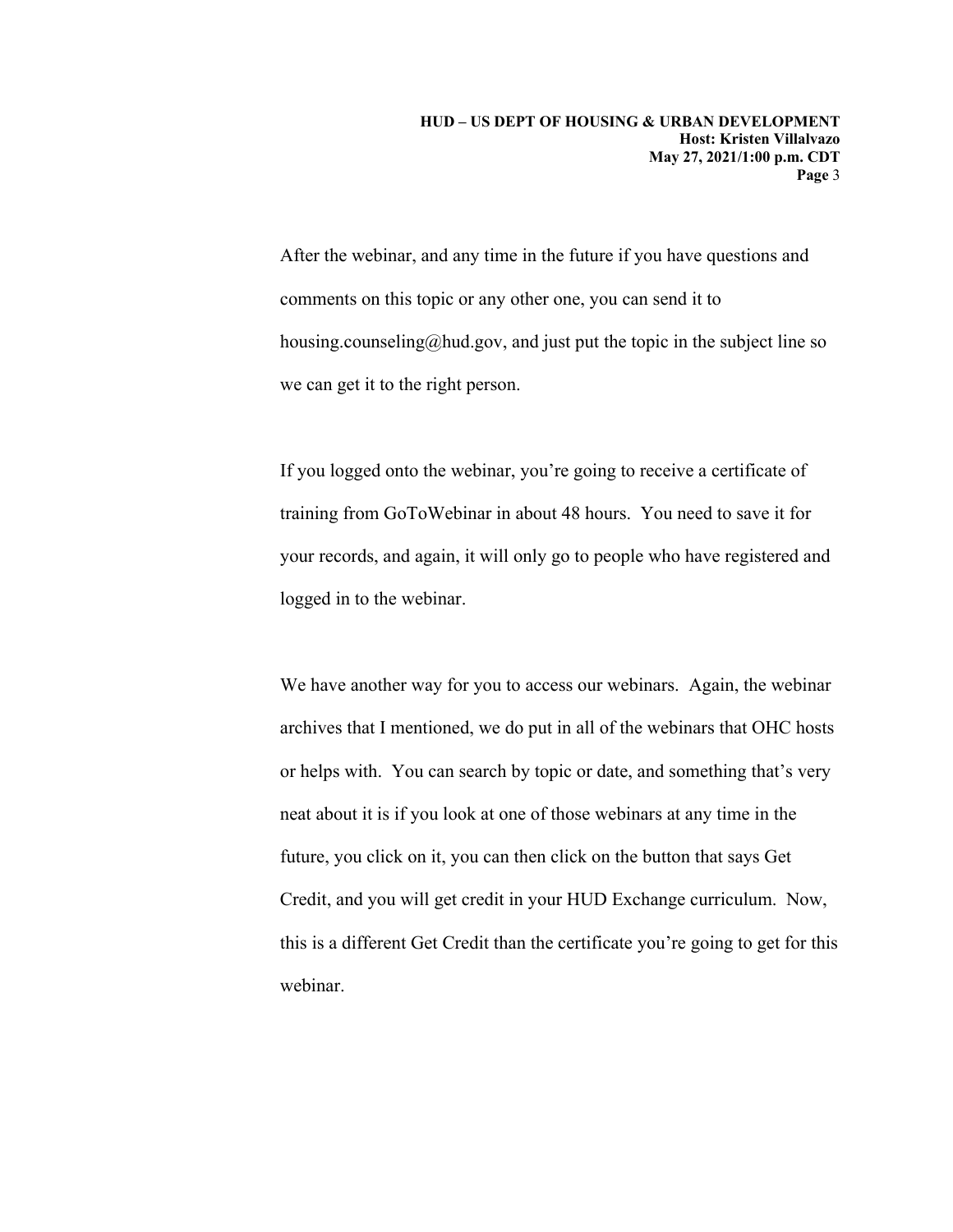Just to keep up with the training we and our partners give, you should bookmark and visit on a regular basis the Training Digest, which is on HUD Exchange. As I said, it lists all upcoming trainings hosted by HUD and by our other partners.

At this point, I'd like to turn the presentation over to David Berenbaum, the deputy assistant secretary for OHC. Thank you. David.

David Thank you, Ginger, and welcome, everyone, to today's webinar on creating partnerships with minority-serving institutions and HBCUs. My name is David Berenbaum, and I'm the deputy assistant secretary for Housing Counseling.

> I know each of you, and especially all of us at HUD, are tremendously excited and invested in Secretary Fudge's vision and her commitment to promote equal housing opportunity, racial equity in housing, and ensure that every community is a community of opportunity through all of our efforts of our partnerships together.

> We want to make sure that despite the challenges that Americans are facing today during the pandemic as we move forward they'll be able to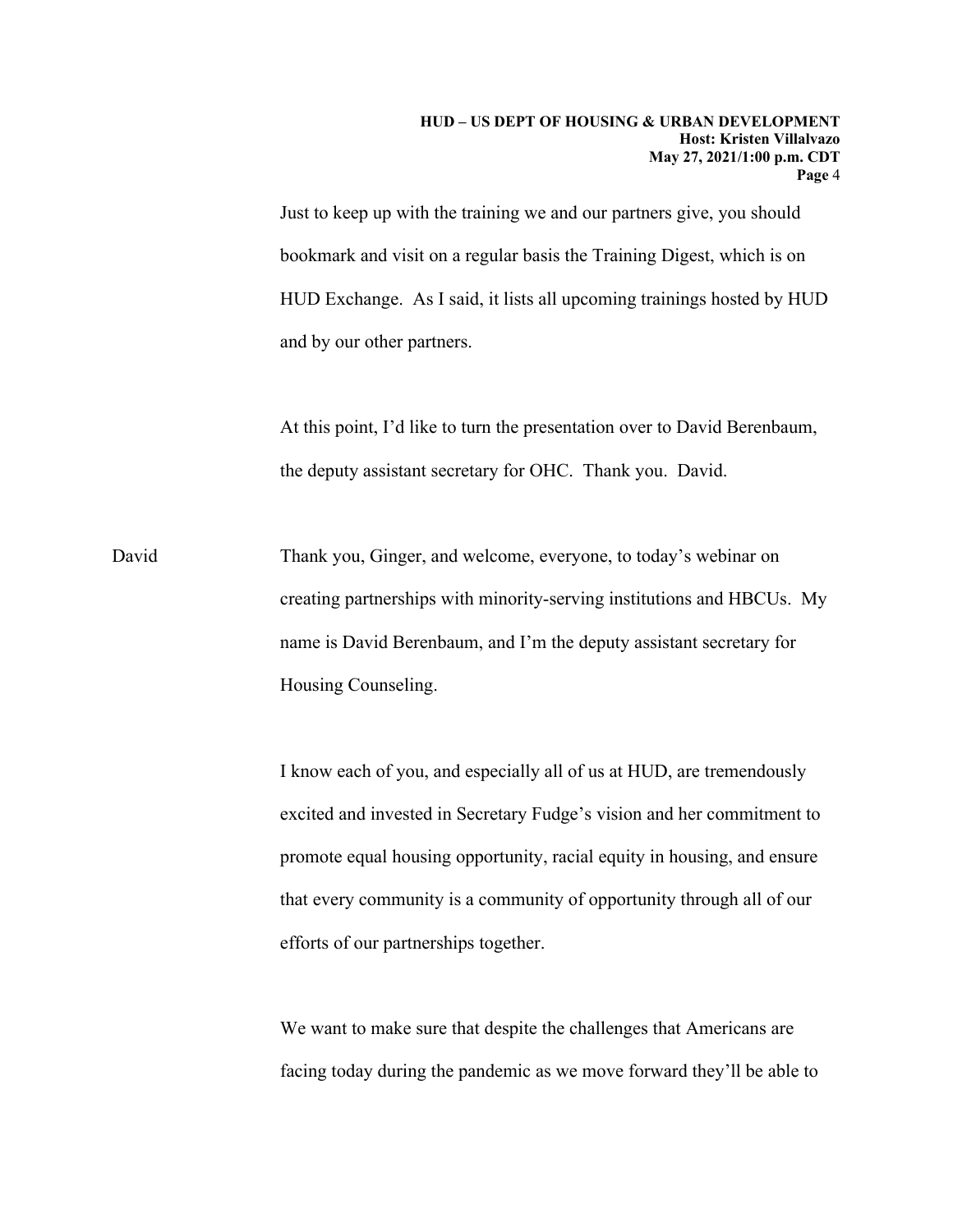live in the affordable housing of their choice. With this in mind, housing counseling is going to play a critical role in accomplishing these goals, and the Office of Housing Counseling is pleased that the upcoming comprehensive housing counseling grant opportunity will include partnership activities that focus on MSI and HBCU communities.

We can't go into great detail today, but our effort today is to be transparent with you so that you can prepare for the upcoming grant opportunity.

Among our goals today is one, to share the department's commitment to engaging with MSIs and specifically how the Office of Housing Counseling will enhance the delivery of housing counseling services in the urban and rural communities that MSIs serve. Our hope and our strategy is intended to support the mission, the delivery of culturally sensitive and linguistically appropriate services, and the quality of life for consumers and residents in the neighborhoods served by both housing counseling agencies and MSIs.

We will explore how these support the Office of Housing Counseling's commitment to racial equity, and we also hope to demonstrate the impact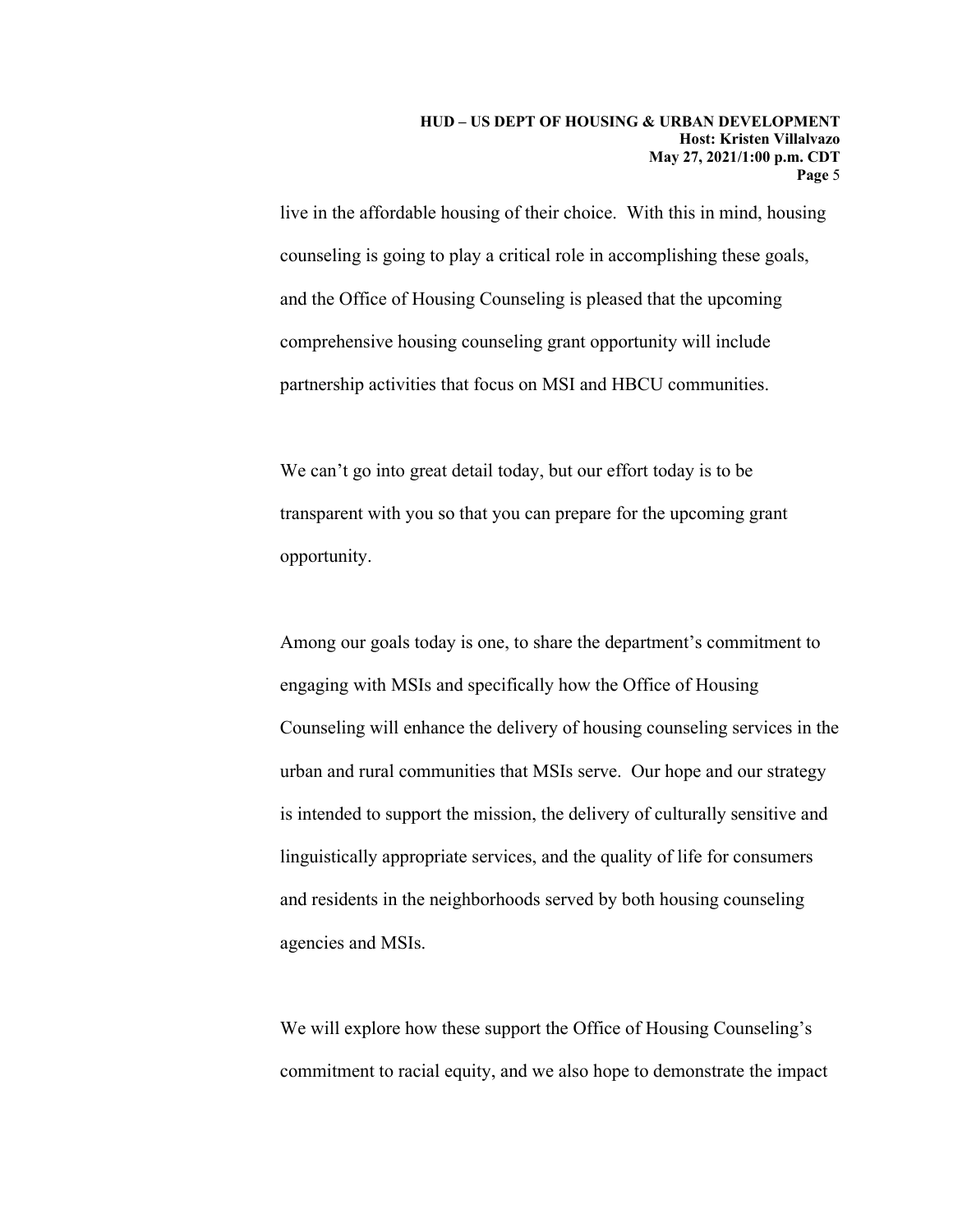of these partnerships with the synergies that have been created through collaboration between housing counseling agencies and MSIs. That will be the role of our guest panelists.

Let's move to the next slide. Today I'm honored to present our facilitators, our experts, who come to this presentation with a wealth of information that they'll be sharing. Shawna LaRue Moraille has been working with ICF in supporting the Office of Housing Counseling since 2014. Karen Hoskins, who many of you know, recently joined the ICF team and brings a long history of homeownership and housing counseling experience to us. Karen and Shawna will be facilitating much of the discussion today.

Sharon Kent is a board member of HBCU Community Development Action Coalition, also known as CDAC, as a professional at NeighborWorks America.

Gwen Garnett is a program director of HomeFree-USA, and as all of you know, HomeFree is a HUD counseling intermediary.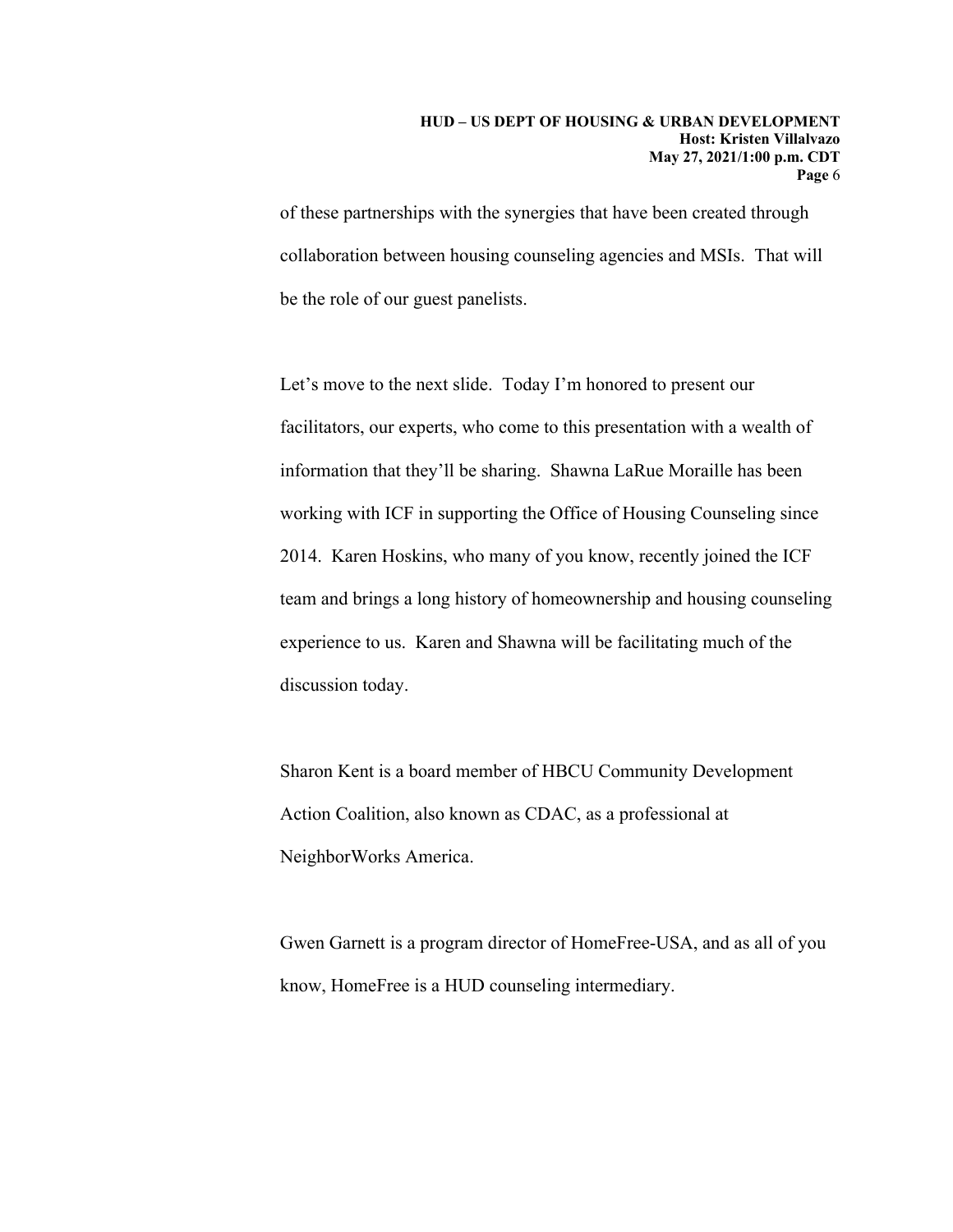Caroline James is the affiliate with the Interim Community Development Association, and she is going to be discussing their partnership with the University of Washington. Her organization is an affiliate of the National Coalition for Asian-Pacific American Community Development, or National CAPACD.

Let's go onto the next slide. Among the things that we hope to be covering today in our learning as lifelong learners are MSI basics, existing partnerships, resources that we can bring to bear, and then what we hope will be a robust question and answer session.

Before I turn it over to Shawna, I would like to express my appreciation to each of you for all the critical services that you are providing to ensure sustainable housing during the pandemic.

Please continue to use all of the resources that are the HUD Exchange including the latest about developments with regard to forbearance eviction, financial assistance, our media kit, and its our hope as well that s we move forward, you'll make a special effort in the coming weeks to help us reach out to FHA mortgagors to be sure that they access the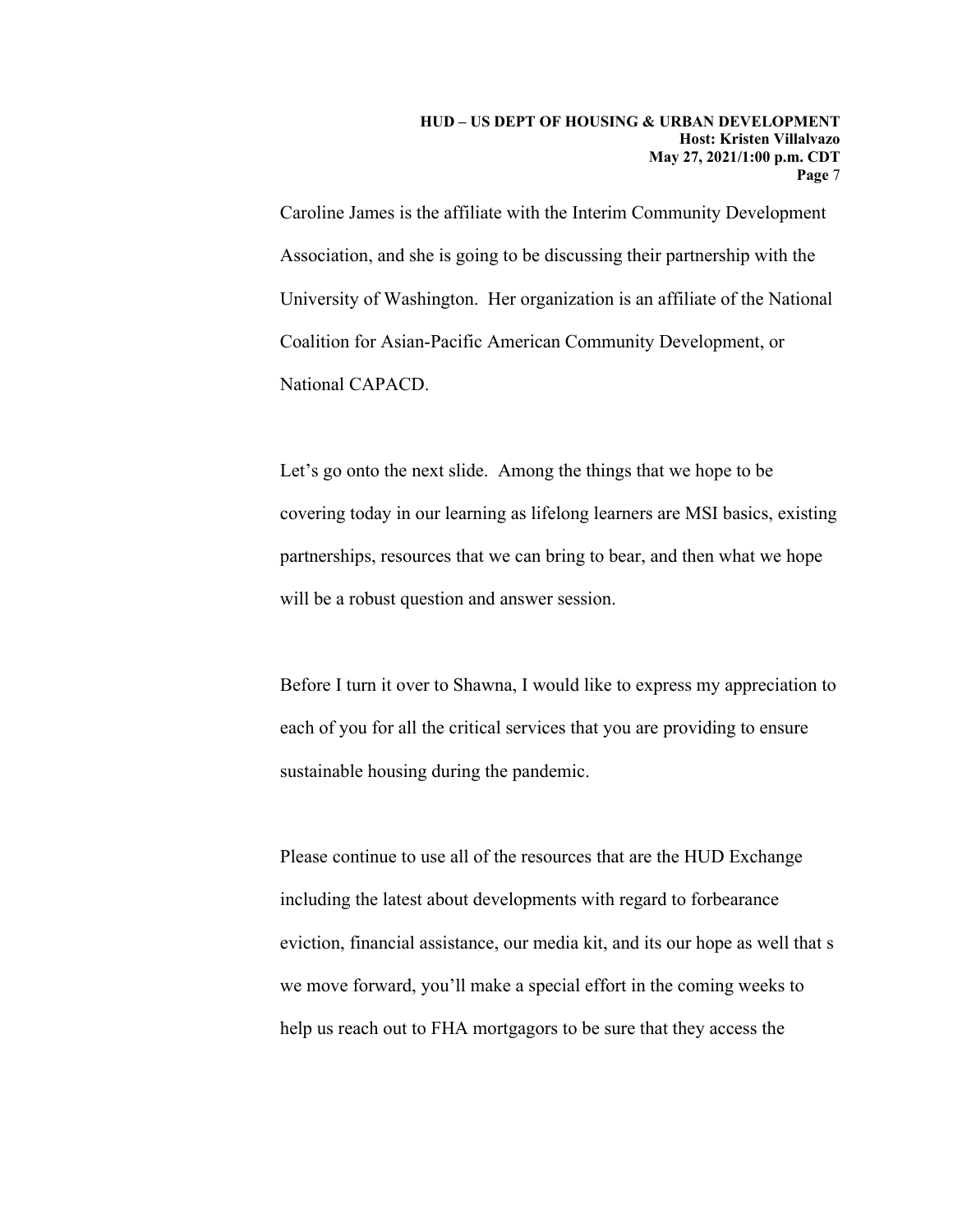current COVID forbearance opportunity as well as, of course, other rental assistance initiatives that are being provided by Treasury and others.

Now, let's get started. Shawna.

Shawna Thank you, David. I'm very pleased to be with you all and to talk about minority-serving institutions and cover some basics. When Karen and I were working with Todd on this presentation, we thought that it might be a good idea to help orient some of you that may not be familiar with these institutions, so we wanted to talk about some basic information.

> These are organizations that are federally recognized under Title IV of the Higher Education Act. These are colleges and universities that have often historical origins that have been around for 100 years or more or it's based upon enrollment criteria. Typically a percentage of the student body has a certain percentage of enrolled minorities of an institution.

> Minority-serving institutions ensure that minority students have equal access to knowledge and opportunity in the pursuit of higher education, and as David said, HUD regards MSIs as critical partners in their efforts in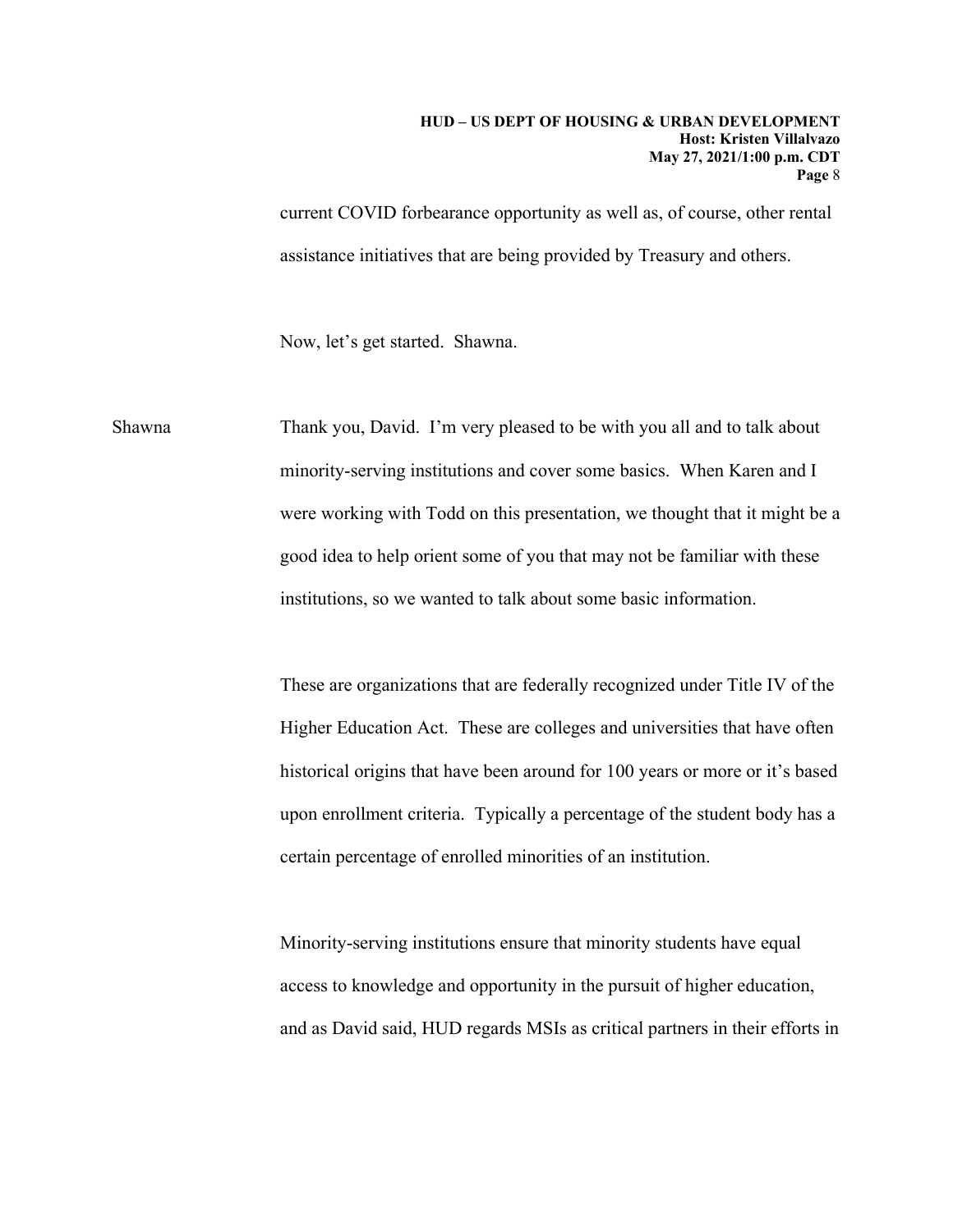terms of empowering communities, in terms of their mission, in terms of fostering the diversity of our communities.

The purpose of MSIs just to touch on a couple of things, MSIs support the people of color who are students, who are faculty, who work at the institutions as well as the surrounding areas. So, it's a lot of great opportunities for many different folks, not just students. The whole goal is to make sure that it's contributing to the diversity of the organization.

You're going to hear a lot of great examples from our panelists today that are going to be a mix of the University of Washington at Seattle which is a large-seat institution while there's other smaller colleges like the ones we're going to hear about from HomeFree-USA such as Fisk and Bowie State and the Atlanta University Center schools like Spellman and Morehouse and others.

So, there's many different varieties out there, and they do play a critical role in terms of cultivating diversity, in terms of underrepresented students, such as Liana Nguyen who is a Chinese-American physician, and making sure that she went to California State University and has had success there. There are millions of these success stories.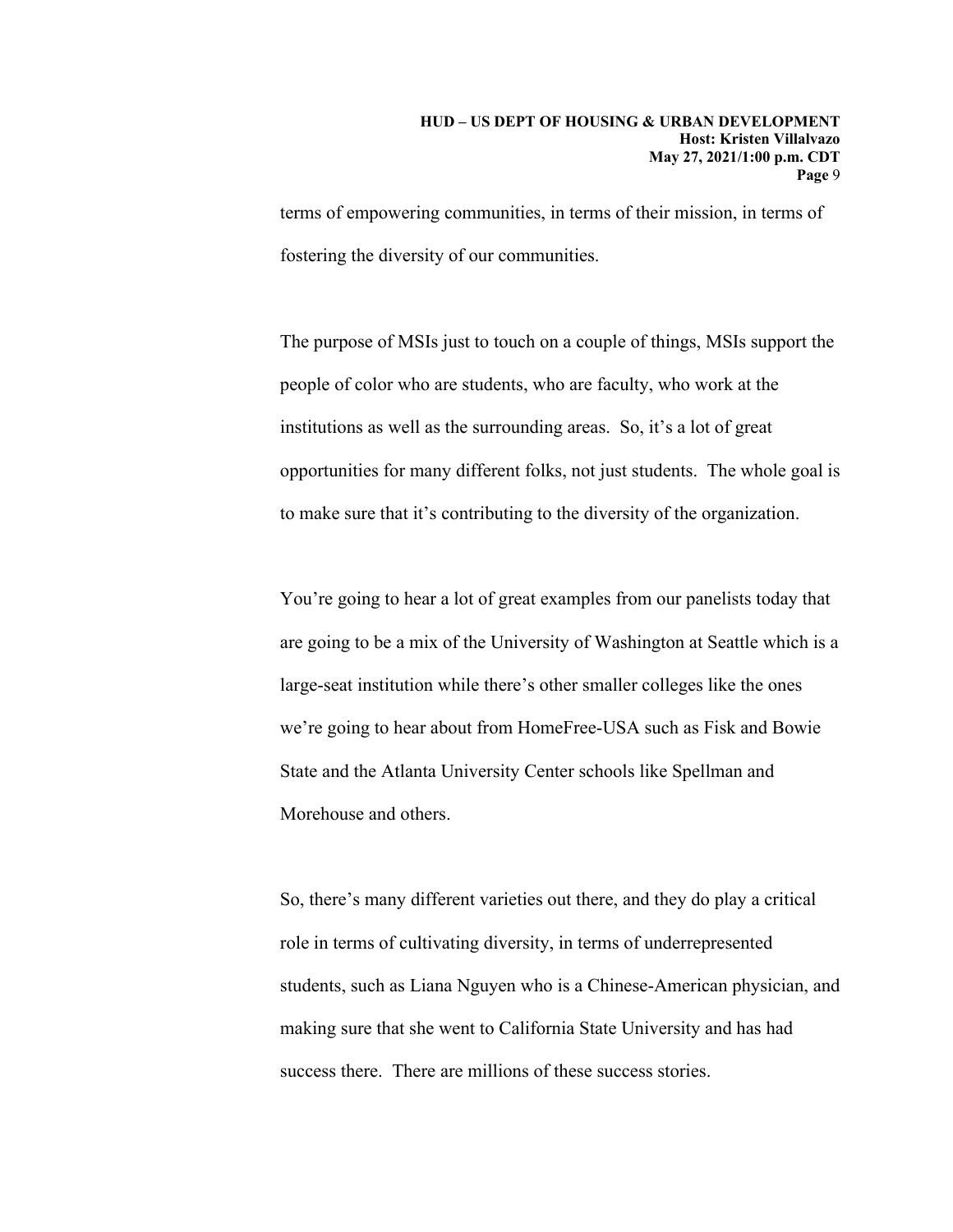So, in terms of what minority-serving institutions are, what types are out there, some of you might be familiar with historically black colleges and universities. I gave a couple of examples as I was doing my presentation, but you're going to hear about others like Spellman and Morehouse, etc. They're also predominantly black institutions or PBIs.

You might be working potentially with a Hispanic-serving institution such as the University of Texas at El Paso, or the University of Texas of the Rio Grande Valley.

Then, of course, there are two different types of tribally-oriented minorityserving institutions. Some are considered tribal colleges and universities or TCUs such as Dine College in Arizona. There's also the Native American Non-Tribal Institutions, and so in terms of that example, Southeastern Oklahoma State University.

Then, Alaska Native and Native Hawaiian-serving institutions, the University of Alaska at Fairbanks is an example or the University of Hawaii at Manoa.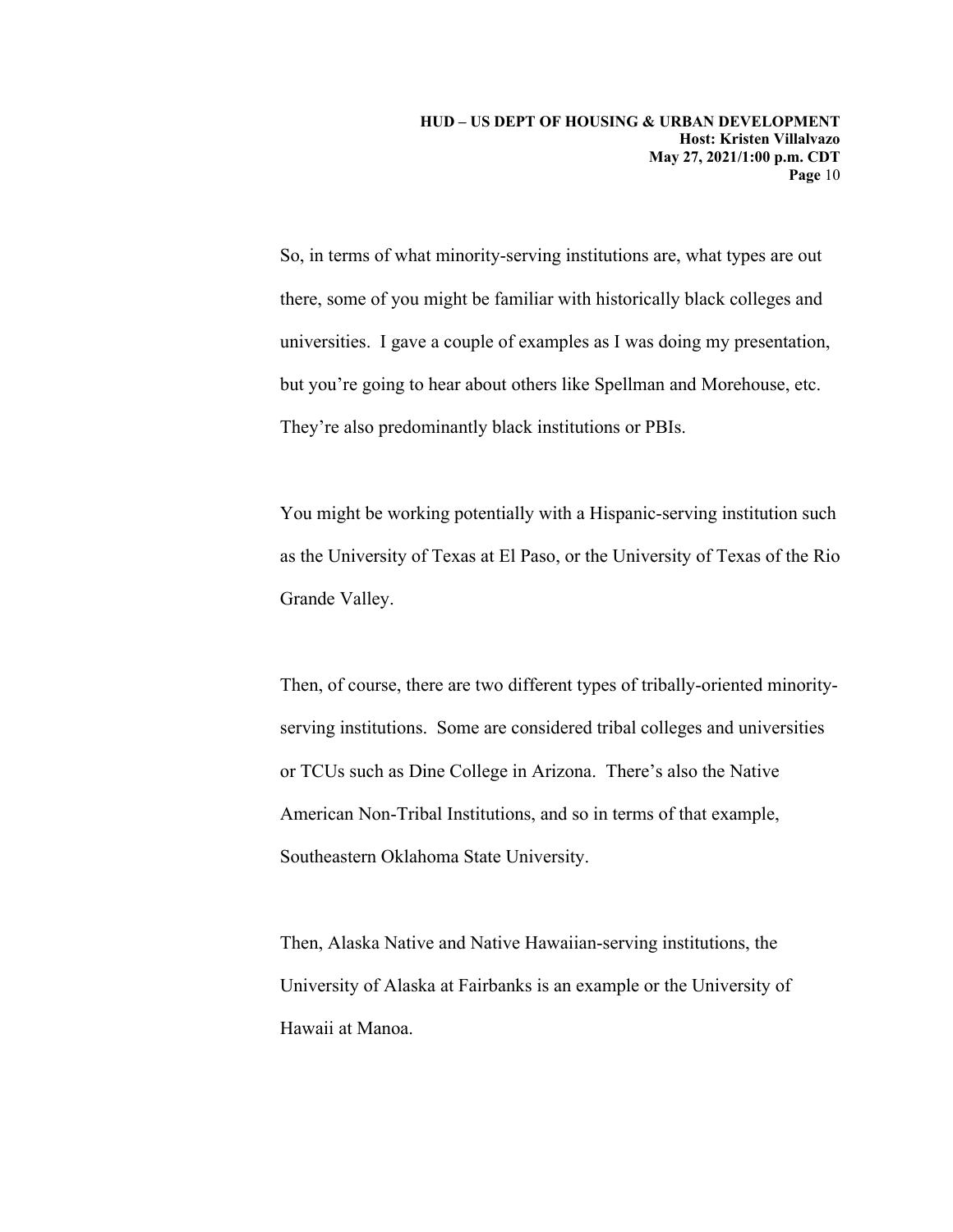Then, finally, Asia-Americans and Native American Pacific Islanderserving institutions, again a great example with California State University which is how I mentioned just a little bit ago as where Liana Nguyen went to.

So, we wanted to give you that orientation, but we definitely want to hear from you as a part of this presentation, so you can either open up a new browser on your computer, or you can also use your smart phone, but I'm just going to take a second to go to mentee.com because we would like to hear from you in terms of who you might be working with, and this will help for a much richer discussion.

So, on your smart phone or on a separate browser, go into mentee.com, and then there's always this code. It's going to be at the top of every screen that I show. Today it's 73935175. So, if you could just hit the heart so I know that you guys are logged in, that would be really helpful. We're just going to ask two questions before we get started with Karen and our panelists today. So, please go ahead and log in, and we would love to hear from you.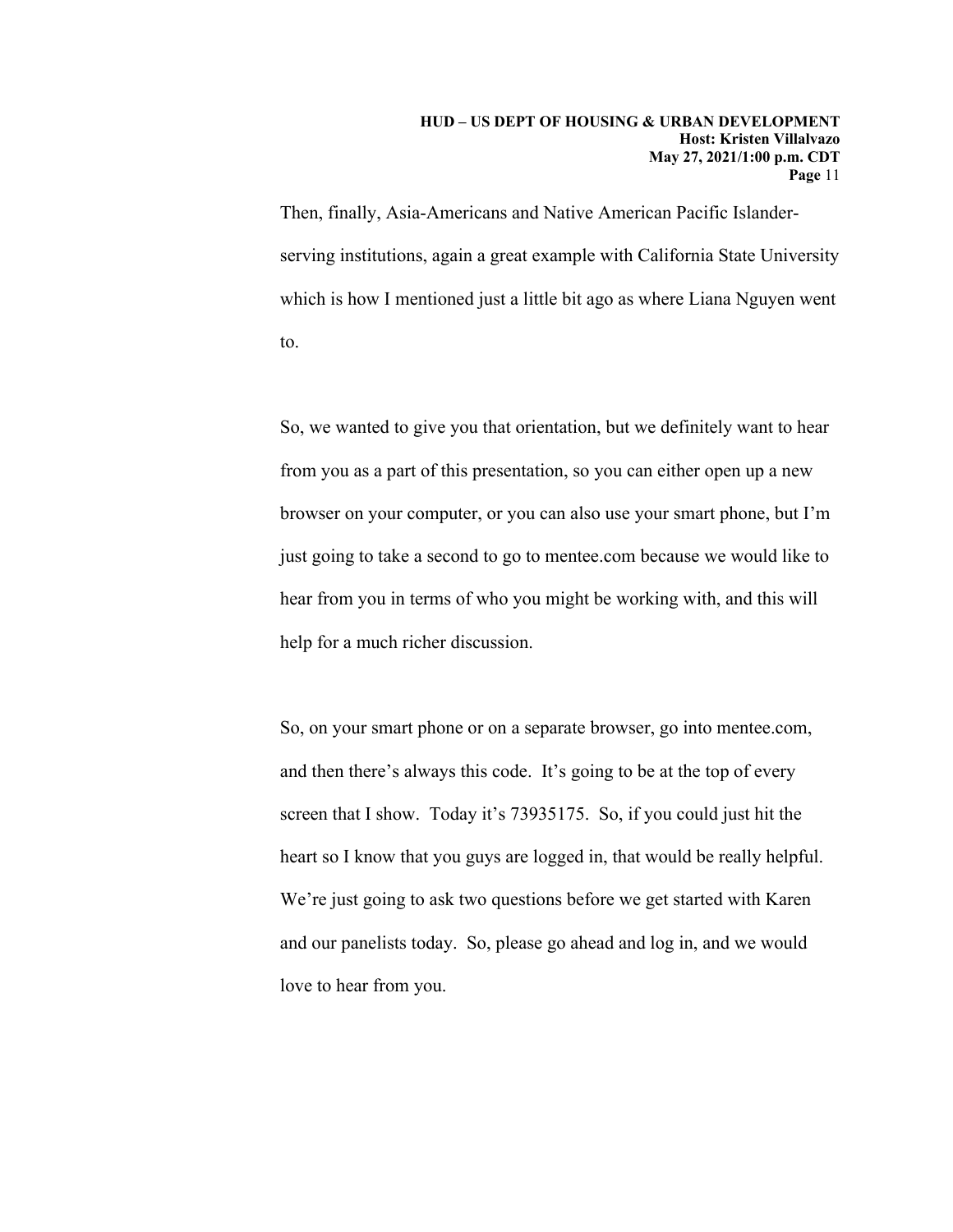Okay, I'm getting some critical mass right now, so I'm going to move us forward to our first question. I know you're anxiously awaiting our panelists. So, we want to know if you have experience working in partnership with either a minority-serving institution or it might be a historically black college or university. Now that we've gone through the seven different types, we really want to know those of you that have formed these relationships and that you've been working in partnership.

Maybe it's a more formal partnership that you've written up roles and responsibilities. It might be a letter of commitment. There might be different ways in which you're partnering, so yes, no, or unsure. So, we'll just kind of let this go for another maybe 20 seconds to make sure that we get, again, critical mass here. I'm delighted already to see that at least 15 of you, hopefully more, do have working partnerships with MSIs.

Then, surprising maybe that some of you, maybe the majority of you may not have experience working in partnership, but you're here today because you want to learn more and you want to make sure that you are having a greater reach across these very diverse colleges and universities that we're afforded here in the United States.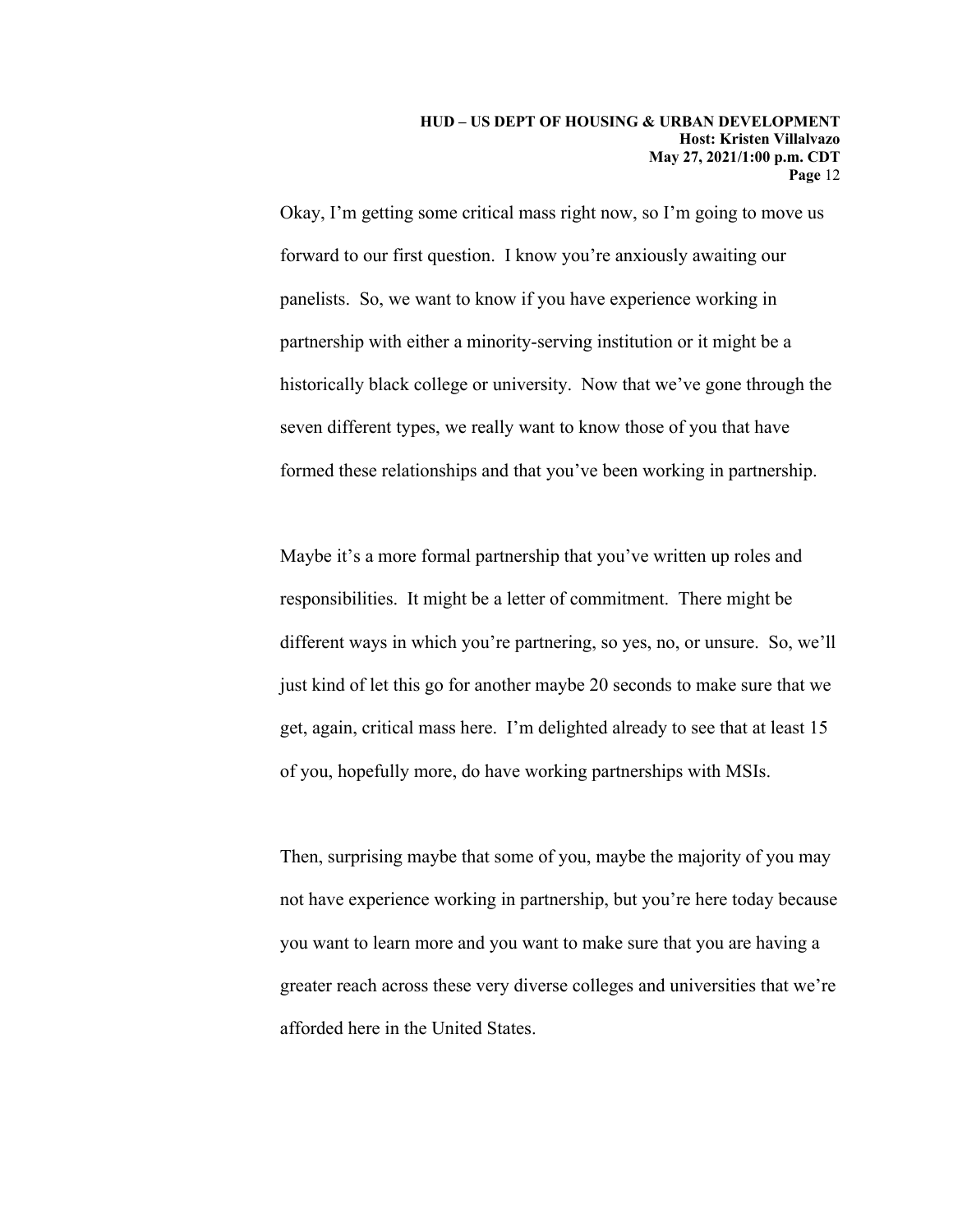So, I'm still seeing a couple more answers coming in, so I just want to give it a second and make sure. It's okay if you're unsure. This may be part of somebody else's position within your housing counseling agency to foster those types of relationships, but hopefully, you're going to take this information back today about the presentation and speak to your manager or your leadership. It might be somebody on your board of directors that you might want to share with PowerPoint deck with.

Okay, I think we're kind of slowing up on numbers here, so I'm just going to move us forward to the next question. Thank you, all, so much for providing your responses.

I'm going to let this go on in the background while I go to the PowerPoint slides, but we really want to know, and if you don't mind sharing with us, which colleges and universities, those of you who said yes. You do not need to provide an answer if you did not say yes. So, we definitely want to hear from you.

Georgia State University, that's awesome. I'm going to minimize this. Jackson State. I'm going to minimize this and go back to the PowerPoint, but do continue in Mentimeter. We definitely want to hear from you.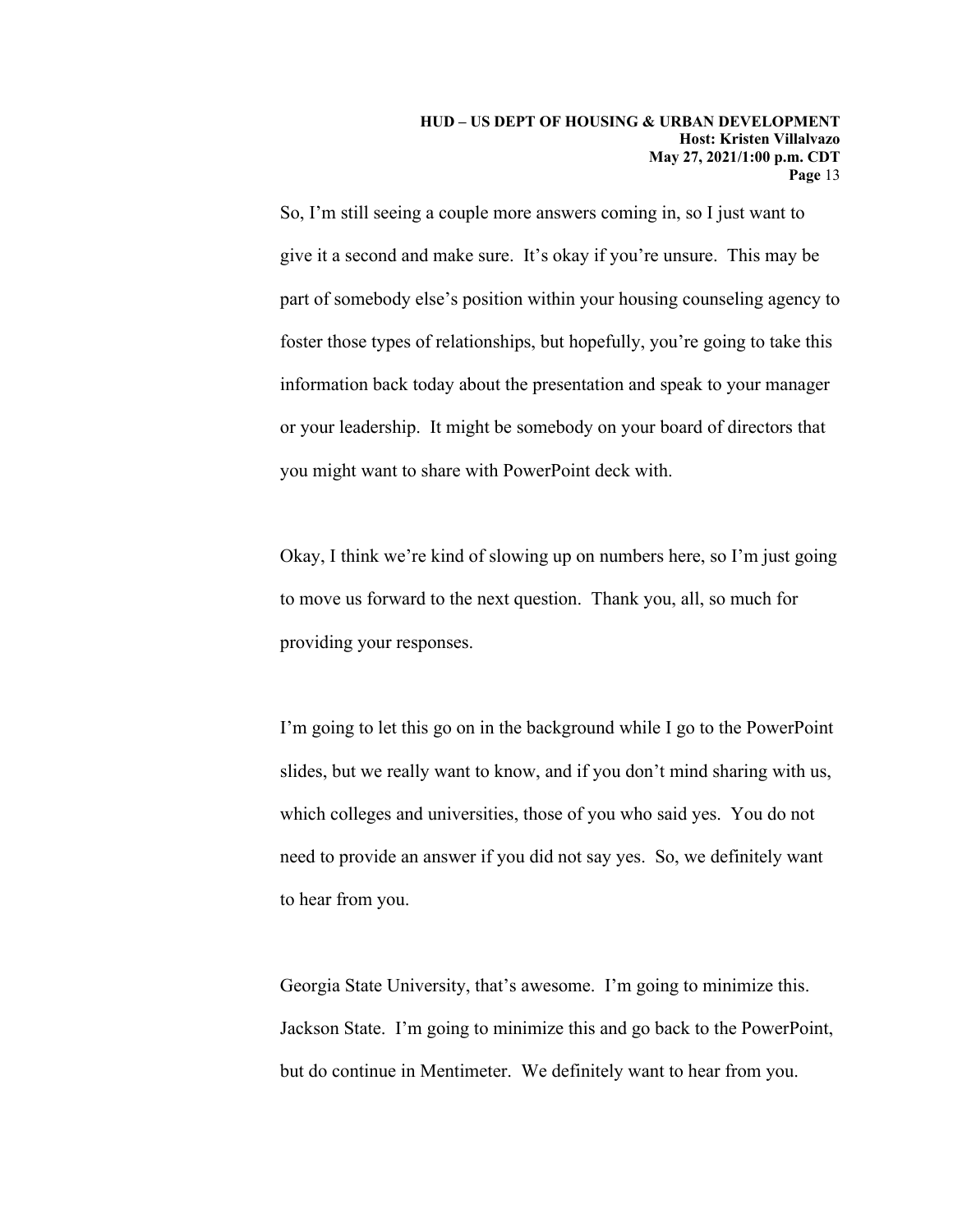Alright, thank you so much. I'm going to turn it now over to Karen Hoskins at ICF to talk about these existing partnerships with the panelists. Karen.

Karen Wonderful. Thank you, Shawna. Today we're pleased to introduce you to three distinctly different types of MSI partnerships. Through the research that was conducted, we found that there's not a one-size-fits-all approach to creating these relationships. You're about to hear from our panelists how partnerships are the nexus between the wants and the needs of the school community and the services provided by the housing counseling agencies.

> Before we hear from our panelists, though, let's examine some of the benefits associated with these partnerships for housing counseling agencies. First of all, it creates a pool of clients who need education and housing counseling services, and that could be students, faculty, staff, parents, alumni, and the larger surrounding community.

> There are any number of groups that might also be added to that pool. Because these are minority-serving institutions, partnerships help address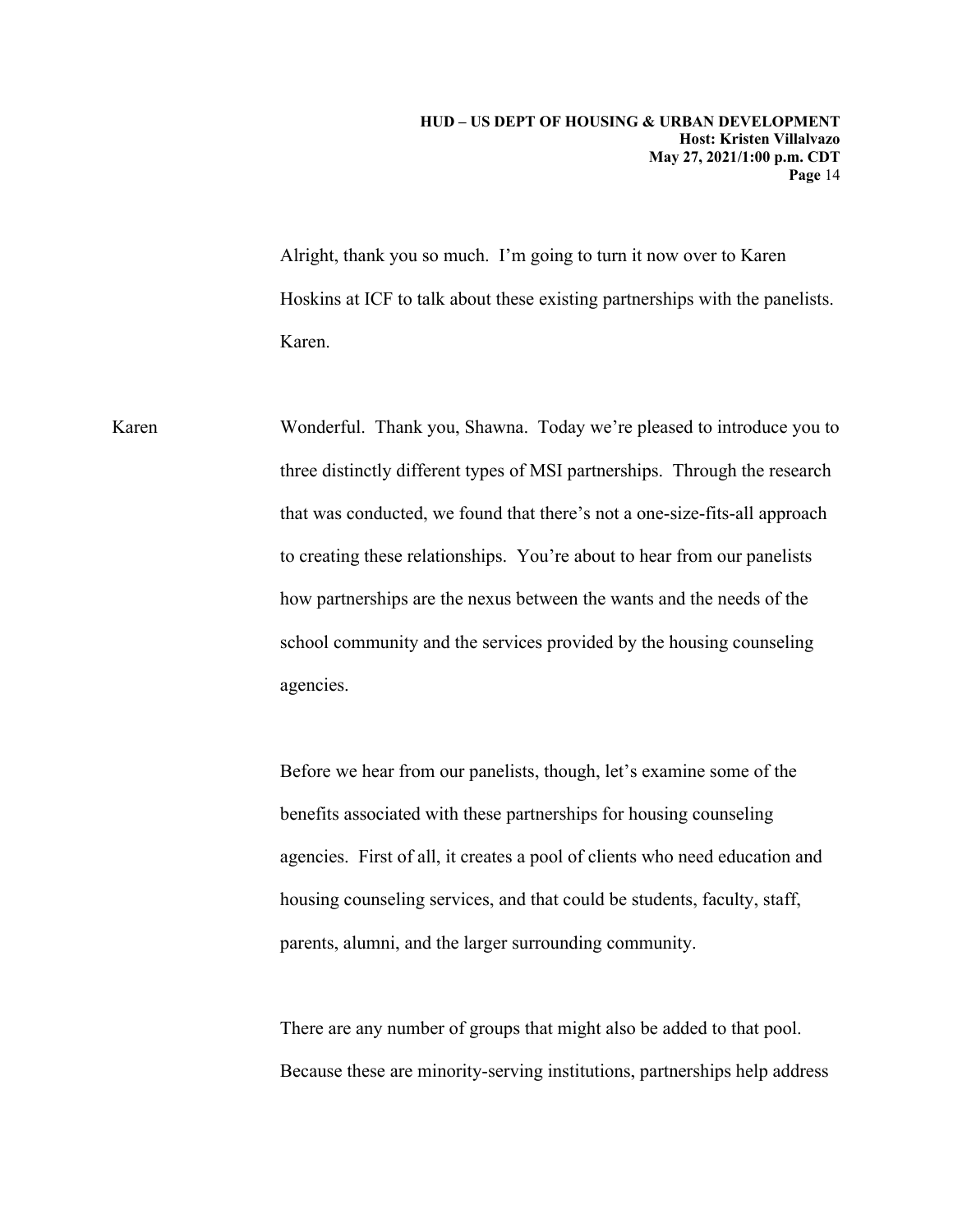the history of racial inequality, and in doing so, it generates a pipeline of future homeowners, and certainly homeownership establishes a foundation for wealth building which is particularly important among people of color.

Additionally, MSI partnerships have the potential to attract sponsorships from entities that are interested in supporting this important work. Just a few examples, financial institutions and foundations may be potential partners and sponsors with this work. There are other benefits as well.

So, today, our three examples of these partnerships, as David mentioned earlier, are the HBCU Community Development Action Coalition or CDAC. Sharon Kent is a member of the board, and she's going to talk about some of the ways they're making a difference in some historically black colleges and university campuses.

Second, HomeFree-USA Center for Financial Advancement, Gwen Garnet from HomeFree will describe the holistic approach they take to supporting the growth and development of students of color.

Then finally, Interim Community Development Association and its partnership with the University of Washington at Seattle's School of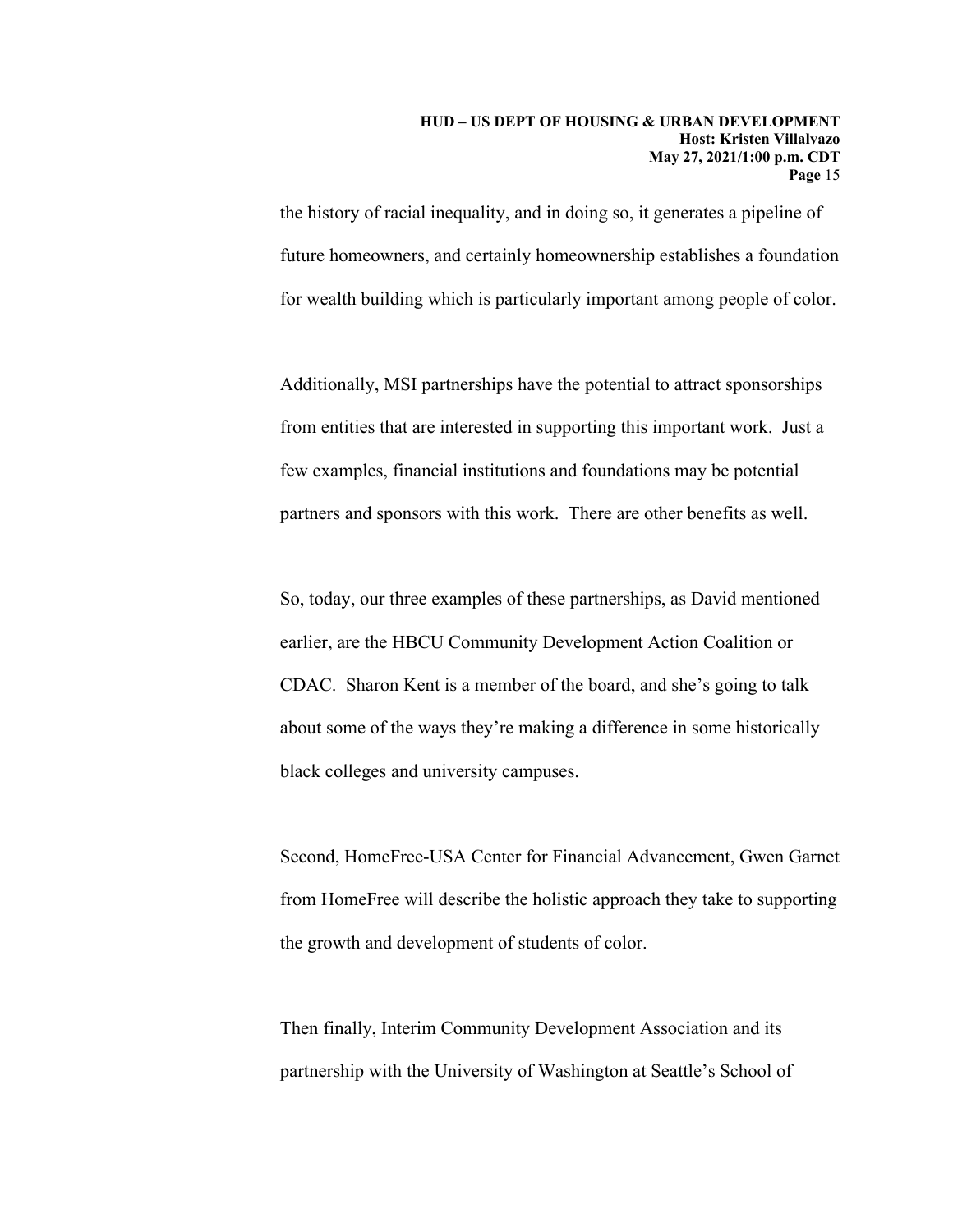Social Work. This model, as you're going to see, is very different from the other two, but it's a great example of the various opportunities that can result from relationships between housing counseling agencies and MSIs. Caroline James from the University of Washington will share how the partnership benefits students as well as the counseling agency.

Welcome to all of our panelists, and just before we begin, I just want to give a reminder, please use the question box for anything you might want to ask our panelists, and we'll get to those a little later in the agenda.

So, with that, I'm going to turn it over to Sharon Kent to get us started.

Sharon Thank you, Karen. It is a privilege and a delight to be here today to share some of the work that the HBCU Community Development Action Coalition does, and since the HBCU Community Development Action Coalition is quite a mouthful, I'm going to refer to it during this presentation as the coalition.

> So, if you can move to the next slide, please. Our story began 13 years ago unofficially, but officially 10 years ago. The purpose of the coalition was to bring stakeholders together such as HBCU communities, MSIs,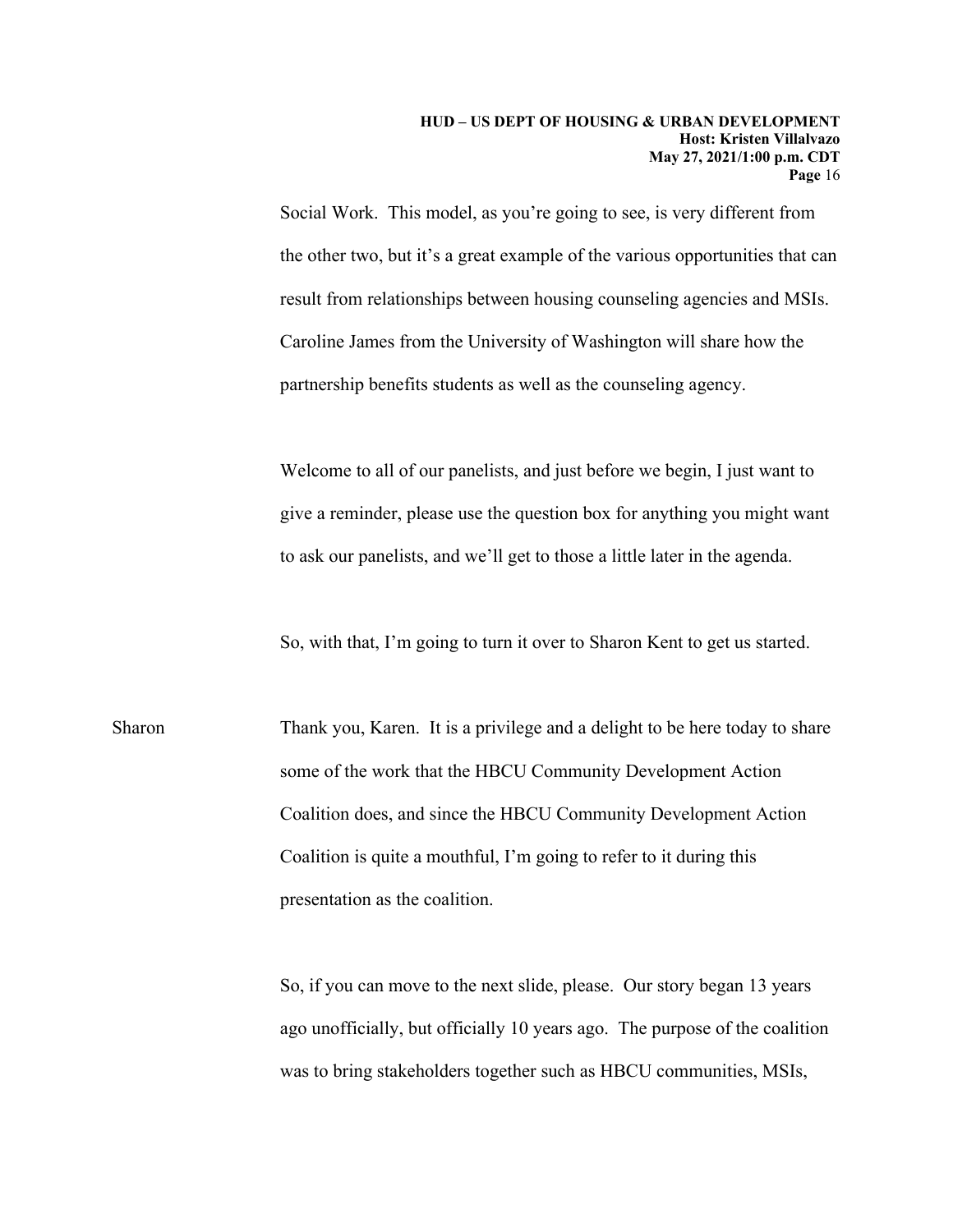community development corporations, and the larger economic development industries. By connecting these organizations, the coalition helps build long-term economic opportunities for the students, small businesses near the campuses, and the broader surrounding community.

Our organization tackles programs like financial education, green energy, opportunity zone funding, and helping small businesses thrive in financially underdeveloped quarters in and around HBCUs and MSIs.

Next slide. One of our programs that we started a year ago is Our Money Matters, also known as OMM, and it's an innovative financial wellness hub, and it offers a broad approach to financial literacy. It includes online programming, in-person education and counseling, support services such as food panties, career days, emergency funding, and also outreach and collaboration with surrounding community leaders.

Our Money Matters is a program that we, again, started and was funded by Wells Fargo. Again, it's for the purpose of helping students, the surrounding community, faculty have strong financial literacy, strong financial knowledge for the purpose of building wealth, not just for this generation but for generations to come.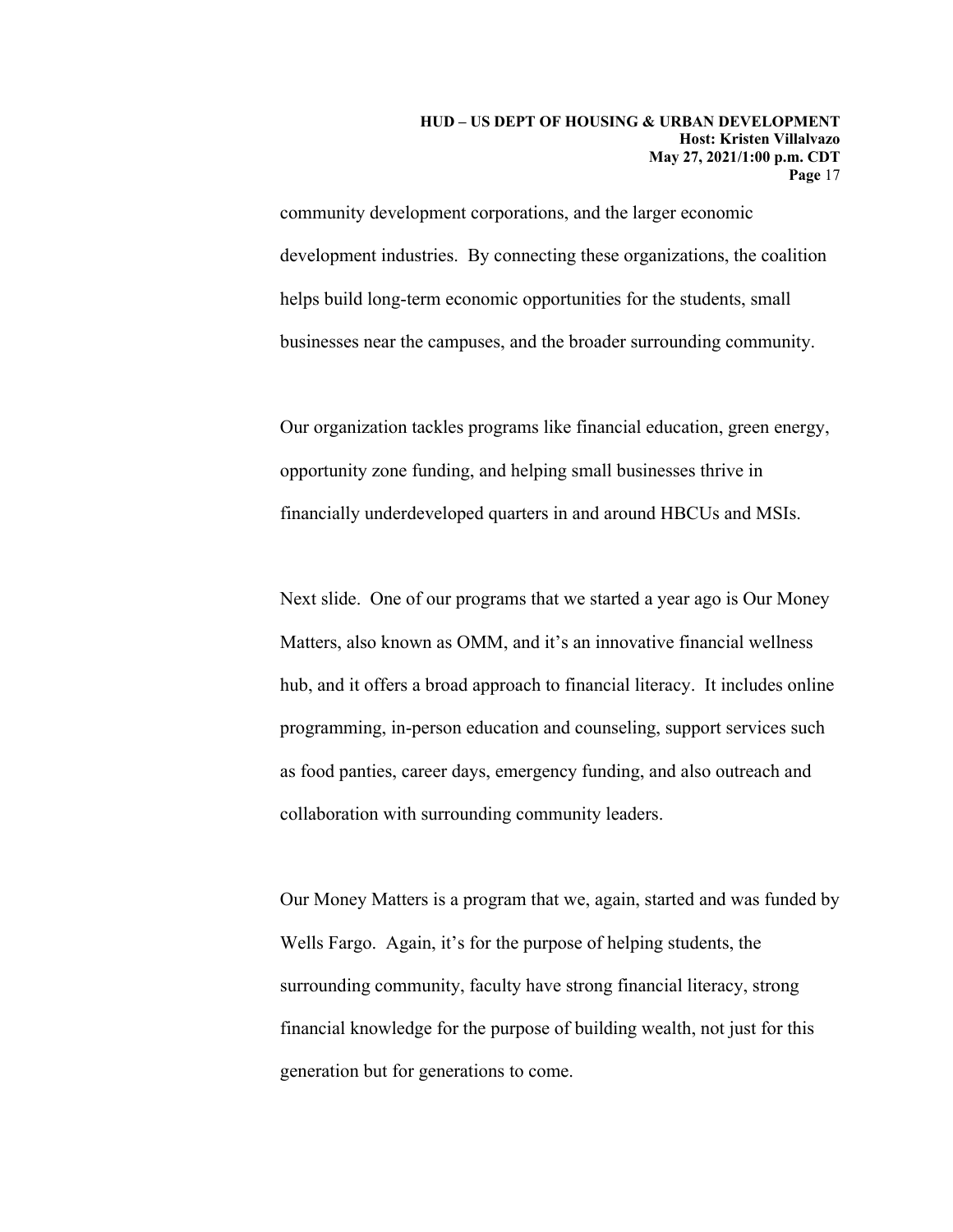Next slide, please. Another program that we have is the HBCU Opportunity Fund which was organized by Renaissance Equity Partners with support from the coalition. So, we are the only opportunity fund that is solely geared towards HBCUs, and we were recognized by the First Annual Forbes Opportunity Zone 20 List of Opportunity of Zone Catalysts created to honor leaders who are uniting the equitable revitalization of distressed communities.

We've also received some organizational support from The Kresge Foundation, The Rockefeller Foundation, and Calvert Impact Capital.

The Renaissance HBCU Opportunity Fund is unique, as I mentioned, because the projects are geared and specifically earmarked to enhance the economic vitality of HBCUs in their surrounding neighborhoods. Each partner HBCU gets to share in the net income generated by the project and has the opportunity to acquire the fund's interest upon the conclusion of this ten-year opportunity fund compliance period.

Next slide, please.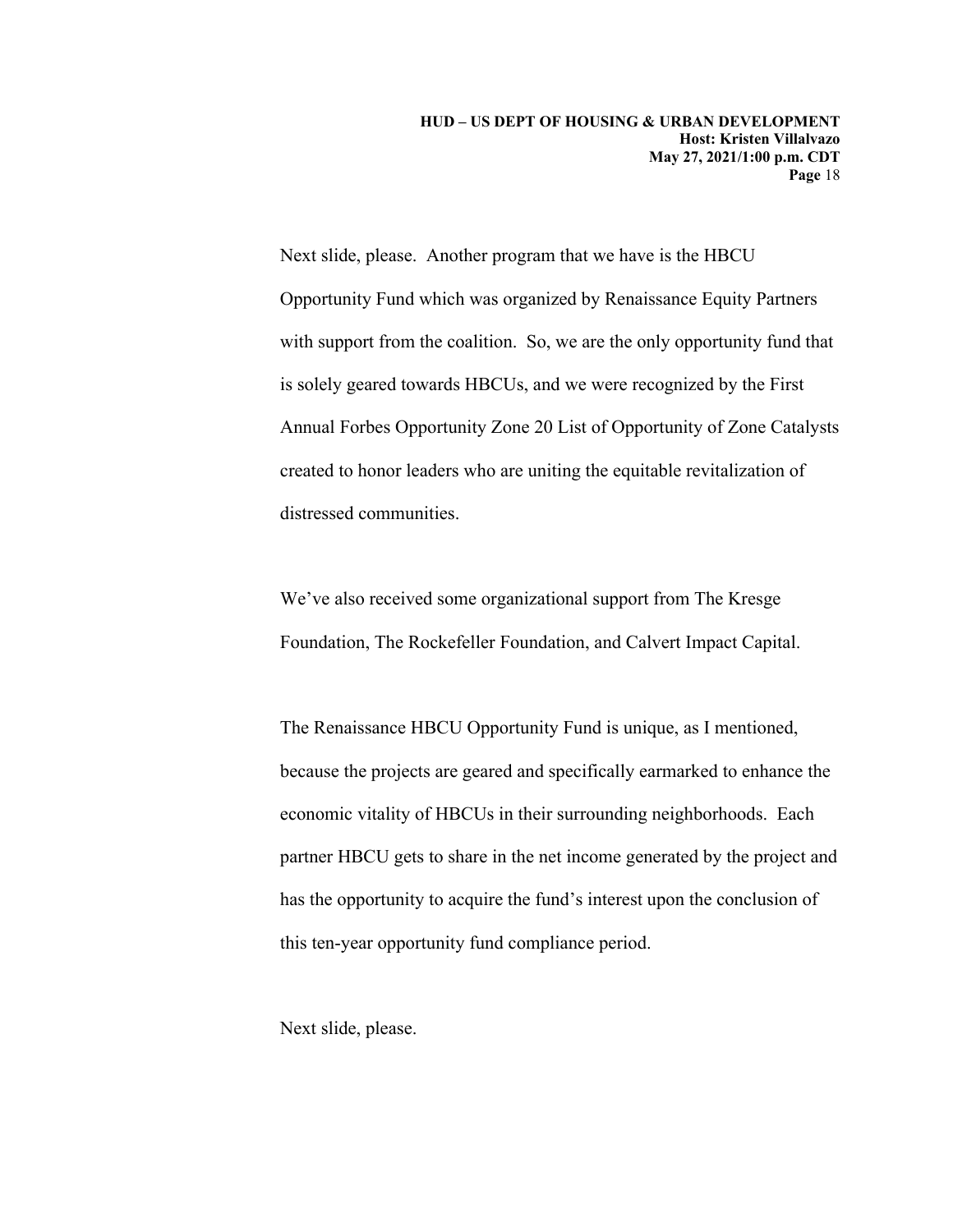Karen Thank you so much, Sharon, for that overview of the activities of the coalition. Again, everyone, if you have any questions for Sharon or any of our panelists, really, please use that question box to post them.

> So, let's move on. Gwen, if you could tell us more about HomeFree Center for Financial Advancement.

Gwen Thank you, Karen. I would love to. Hello, everyone. Next slide, please.

The Center for Financial Advancement was started by Marcia Griffin at HomeFree-USA, and just to put it in a nutshell, our goal is provide professional, personal, and financial development for students at HBCUs so that they can be the best whole person they want to be whether they're going to be in corporate or an entrepreneur and to increase diversity in the real estate, finance, and mortgage industries because we know there's work to be done there.

HomeFree is a HUD intermediary, has been working with those 53-plus affiliates across the country for more than 26 years. A lot of you know Marcia Griffin, so two prongs of our business is the housing counseling side and CFA.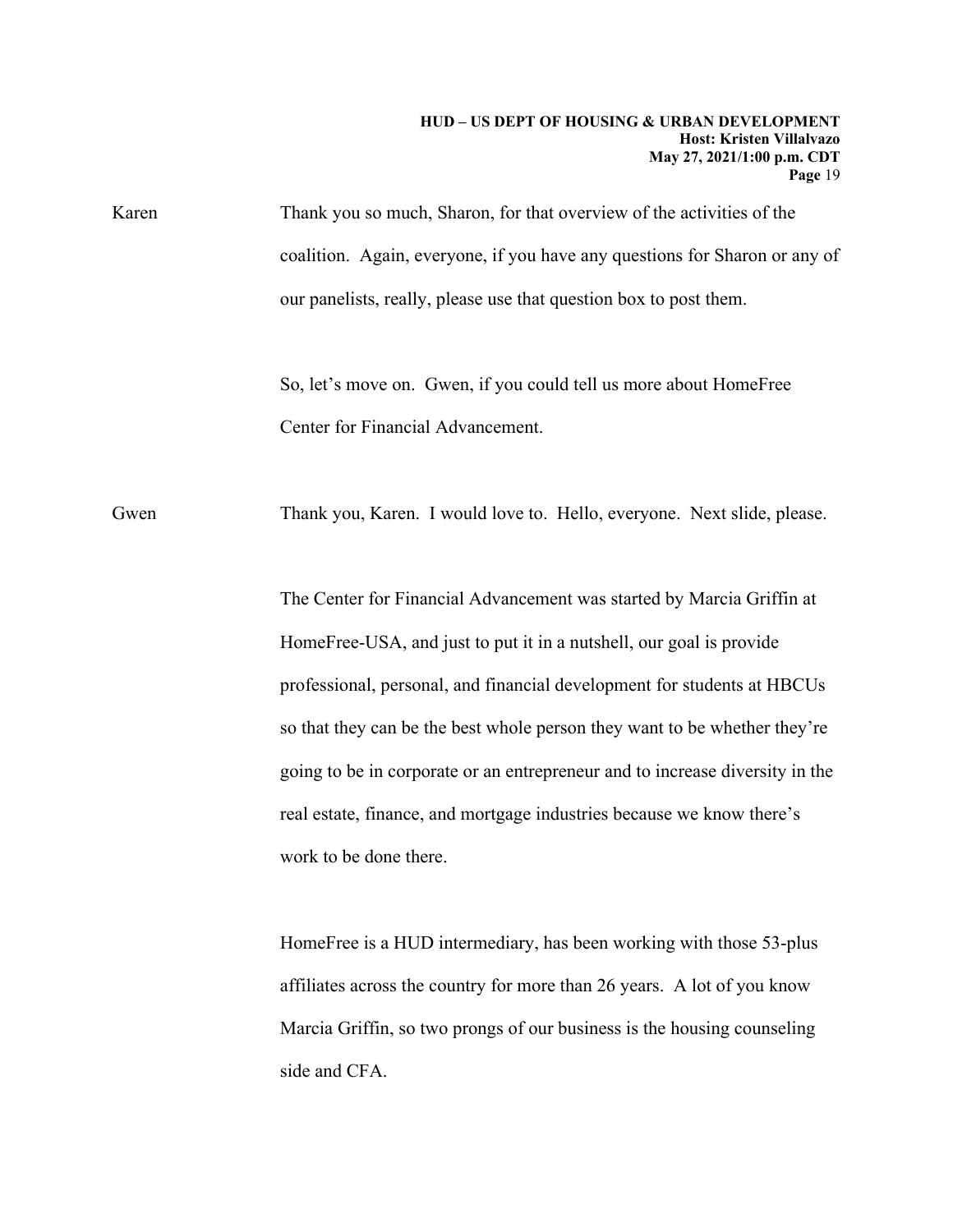So, if we go to the net slide, I'll get more into more details about the CFA. When you look at the structure at the program, leadership is critical. Of course, we have the core HomeFree staff with someone that's focused on students, the university, they're working with our funding partners, marketing, and all the different components that go along with that. University leaders are critical as well because we have wonderful liaisons that are my primary points of contact to make sure we execute what we've planned to do throughout the year.

Of course, it doesn't happen without the students because the students are our customers. It's kind of how we see it. We are focusing on developing them and everybody really in the chain of customers, but we have the students. So, the student leaders lead our core book of CFA scholars because we have a cohort of students we wrap our arms around at the seven universities that we're currently working with, it will be eleven by the beginning of the next school year, but that's the leadership.

On the programming side, we have an eight-month curriculum where we touch the students. In some cases, the delivery is in person on each campus. Other cases it's completely virtual where of course this past year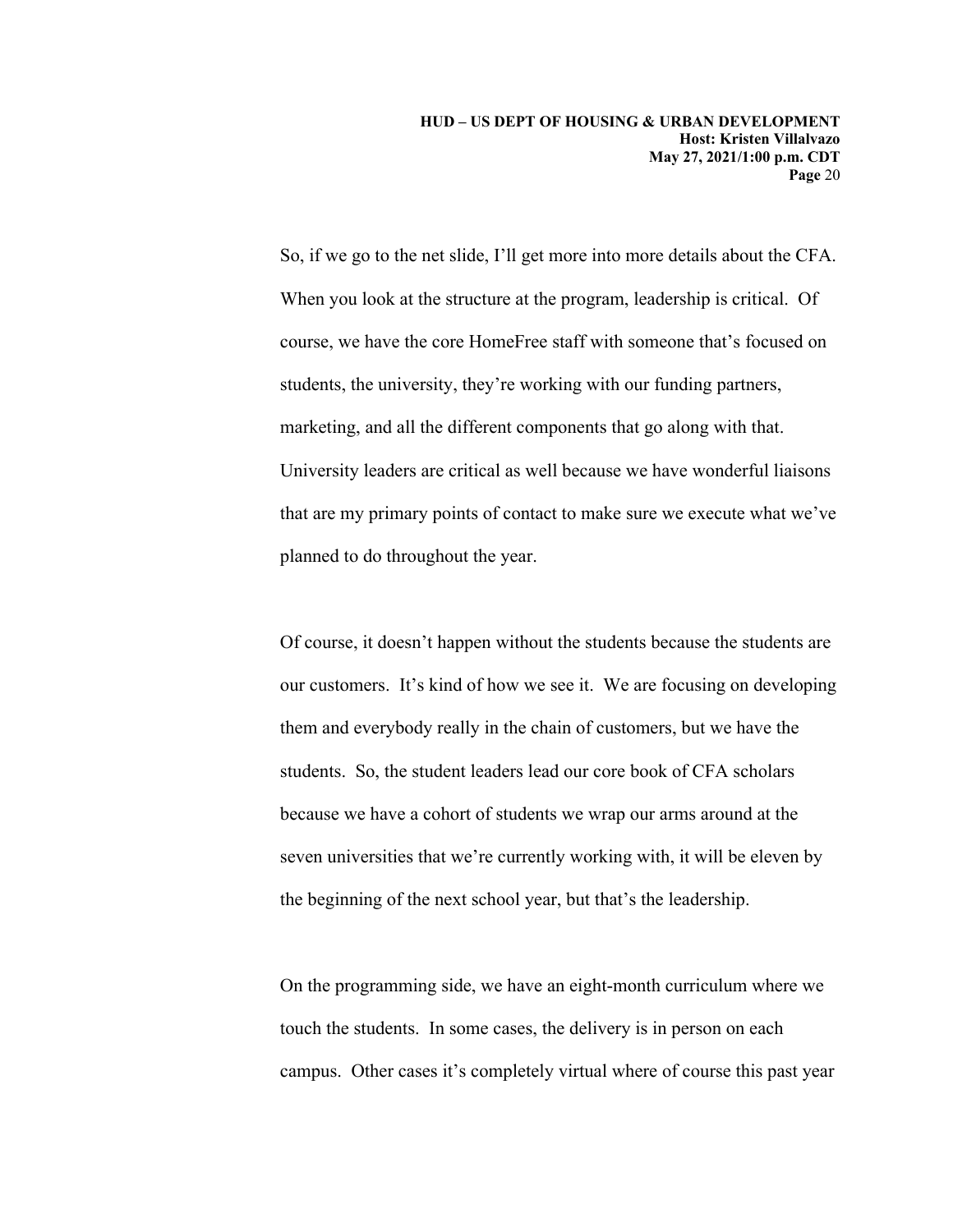everything has been, but even before then we had some things that were virtual, and then there's self-study components that the students do on their own. That's part of the overall eight-month curriculum.

In addition to their personal and professional development, we're focused on helping them find internships and jobs with our funding partners because that's a big piece as well in terms of helping to have an impact in how this industry looks.

Resources can be tools that are provided by our funders. Resources are tools that we internally develop that we use as part of delivering our program, so the resources vary.

When you look at planning, every HBCU's culture is different, and their calendars are different. So, it's critical that you partner with the university leadership to make sure we have our programs planned out for the year where you're not competing with key big campus priorities that are going on, so a calendar is critical.

Logistics, logistics, logistics can make or break your program. In terms of getting students coming to events, how do you incent them to come?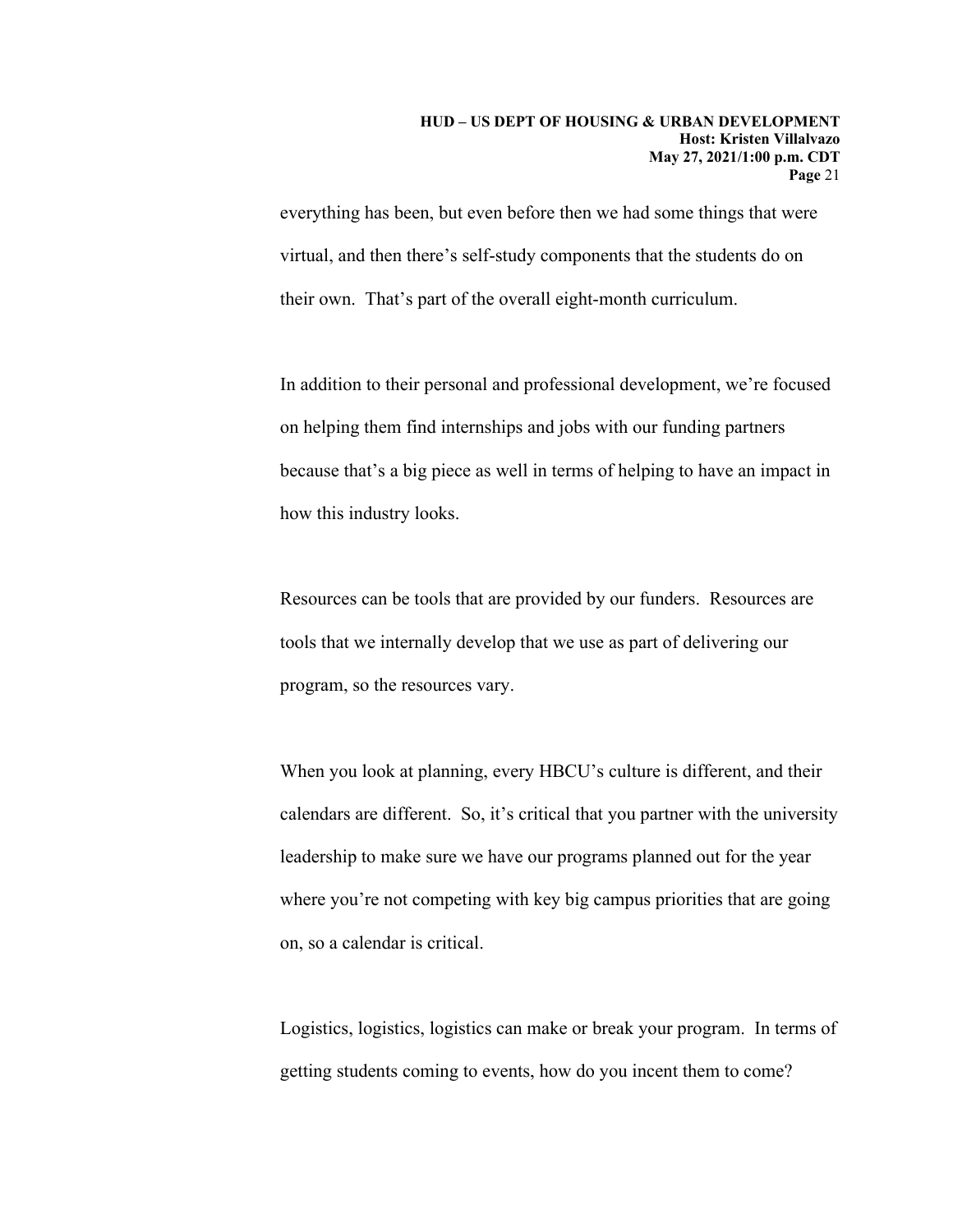What are the things that they're doing once they get there? The space where you do something, the speakers, there's a lot of logistics that go into this, and of course, none of this happens without funding. We have some wonderful partners who really believe in the mission of that we're doing in developing these young people. Next slide, please.

Then, when you look at where to start, we start at the top because universities have so many competing priorities, all of which are important. So, we start at the top with the president or the chancellor of the school and other key leaders that we would be working with.

We identify the benefits. What's in it for the university? How can we help the university become an anchor for that community when it comes to financial acumen and personal and professional development? How can we help the faculty, staff, the alumni, the community increase their knowledge around homeownership whether it's to get a home or how to keep a home?

How do we benefit the students in terms of they can develop something that they keep no matter what they end up doing whether they're working for somebody or as an entrepreneur? Then, we create an agreement on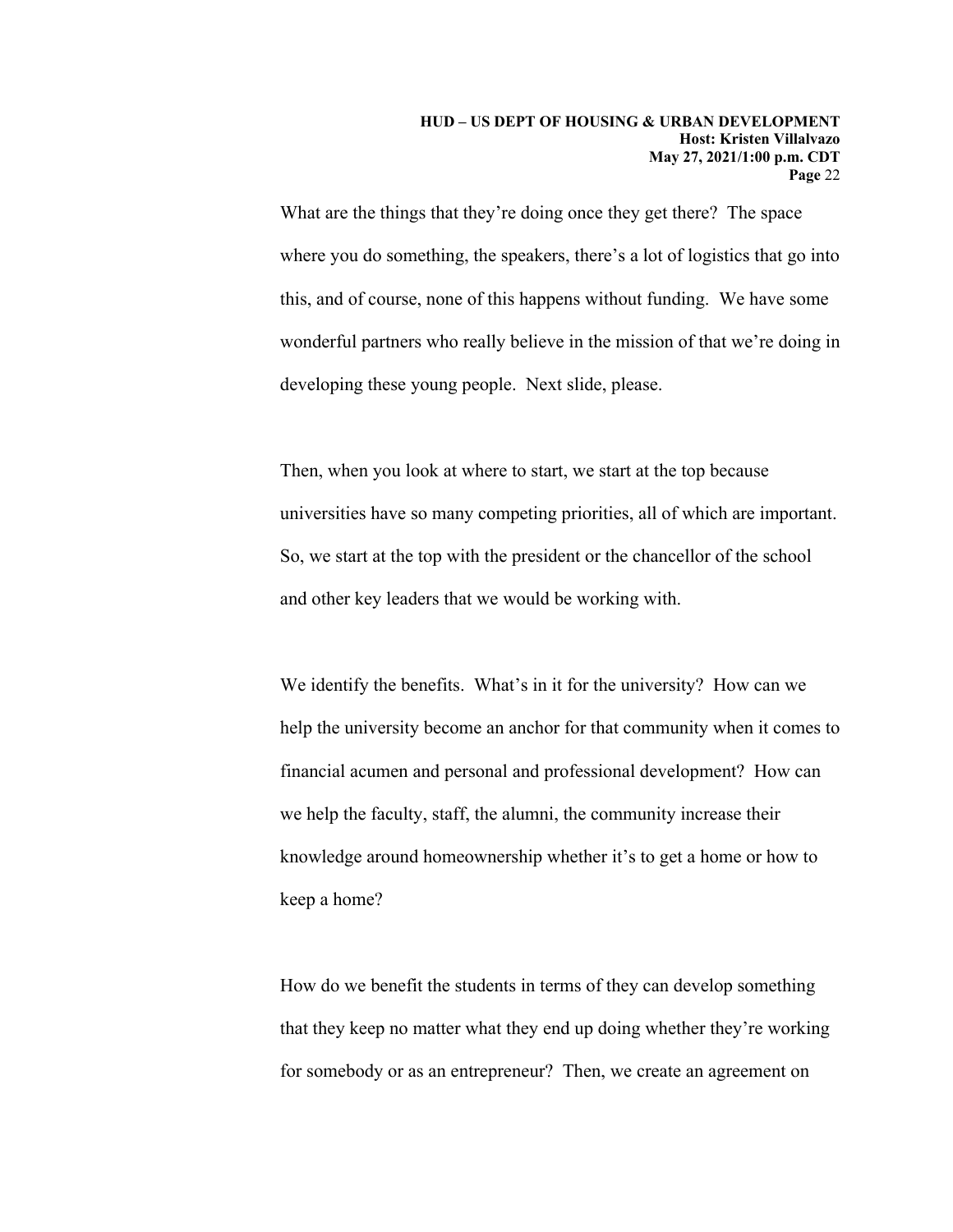who's going to do what by when because that's a metric that's key to us, and that's one of the ways we're able to measure success all along the way.

Our primary audiences are some [background noise] students, the university, and the funders. So, that's a high-level summary of our program, and I can give more information during the Q&A.

Thank you. Back to you, Karen.

Karen Thanks, Gwen. Some exciting stuff is happening with the Center for Financial Advancement. Thank you so much for sharing that.

> Last, but certainly not least, is Interim CDA's partnership with the University of Washington in Seattle which is also an MSI. As I mentioned earlier, this partnership is very different from the other two we talked about so far, and it's a little complex, so in the interest of time, I'm going to give you a brief synopsis of how the partnership is structured so Caroline can spend her time talking about the experience and benefits for the students in the program as well as for the counseling agency.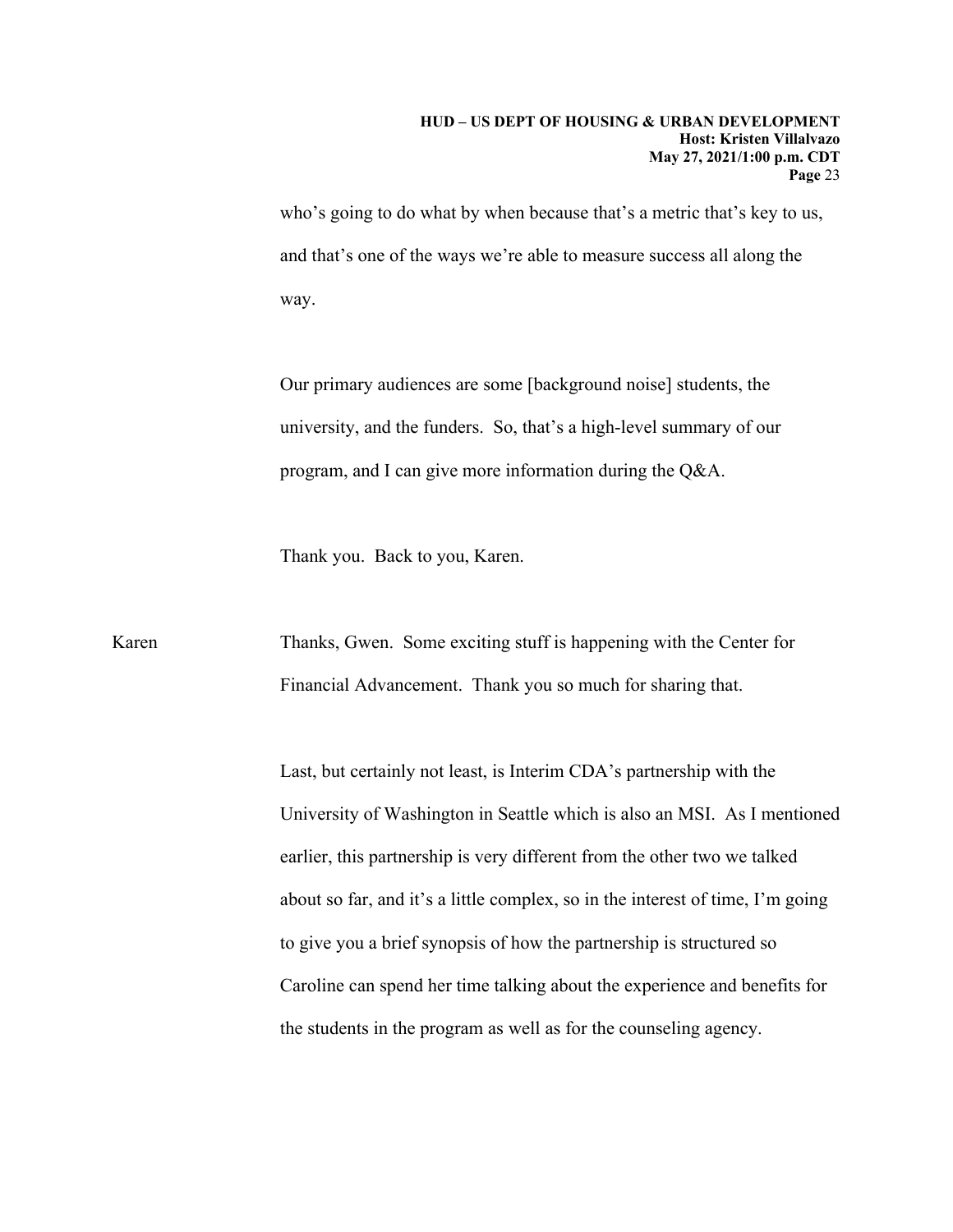Interim Community Development Association is based in Seattle, Washington's Chinatown International District. It's the cultural home for the Pan-Asian American Community. Interim's focus has been on serving that community, but they also serve low-income, refugee, and immigrant communities.

The University of Washington is located just a half hour away from that district. Students enrolled in the School of Social Work are required to complete a practicum which is very similar to a supervised internship. The practicum can take up to two years to complete. Interim CDA is one of several organizations participating in the partnership program with the university.

Students receive faculty assistance with their placement to agencies whose work and mission are consistent with their specialty area of study. Students work alongside experienced social work professionals in these community-based agencies. The students gain the opportunity to benefit both professionally and personally.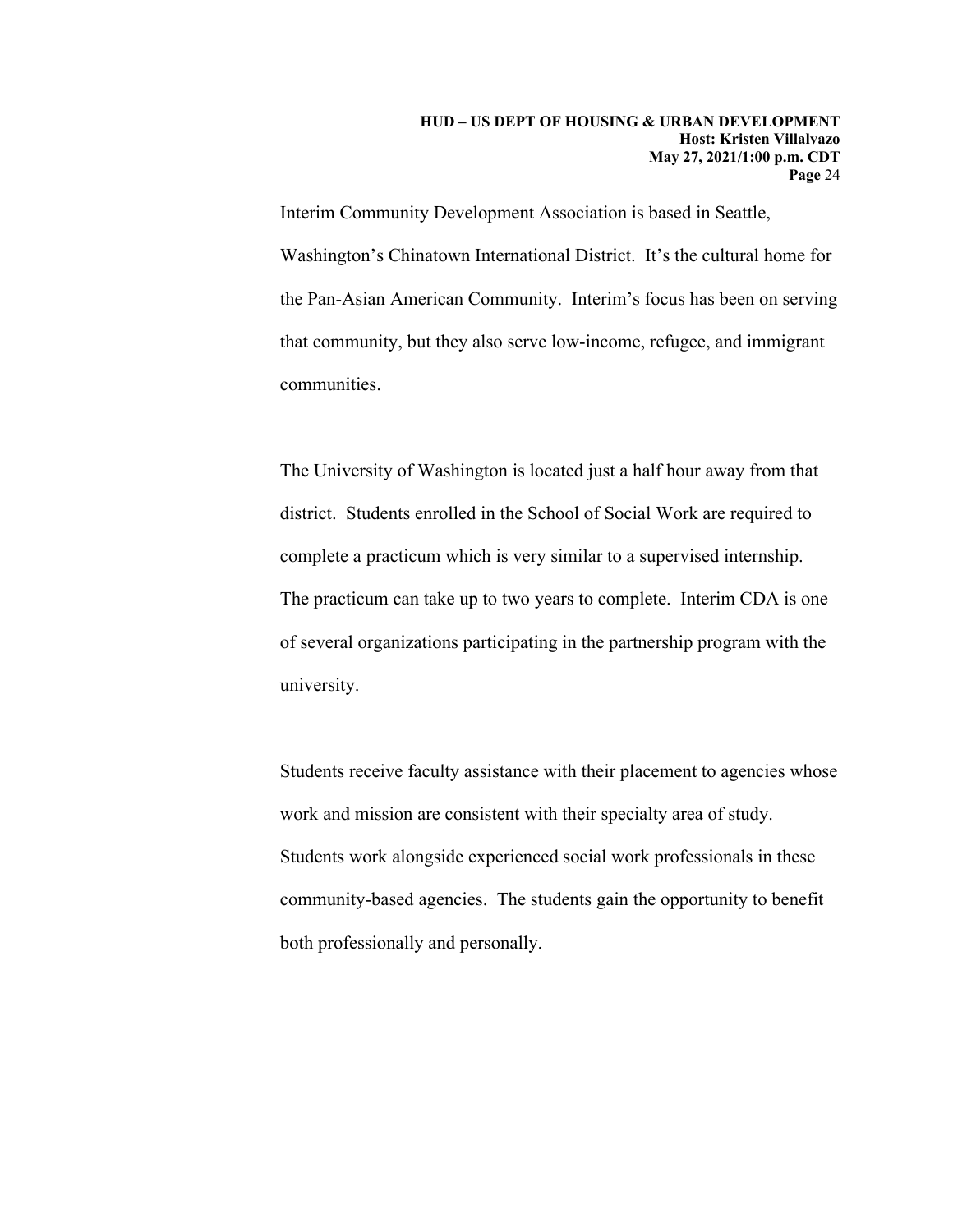So, that gives you some insight into the structure of the partnership. Caroline, what else can you tell us about the impact and relationship that the university is having on students and on Interim CDA?

Caroline Good afternoon, everybody. Thank you, Karen. It is definitely a win-win situation. The University of Washington, for example, invests a lot in the students and the agencies, and a lot of support is given to both students and agencies.

> So, what are the benefits for the students? The students take away knowledge of different programs like eviction prevention, homelessness prevention, diversion, outreach, and even rapid rehousing programs. They learn how to conduct assessment intakes and they provide delivery of services in a culturally appropriate, holistic case management services and how to probe questions to get the best out of the clients so that they can serve them effectively.

> Most staff are from the community that they serve, so information benefits everyone, not just the clients, but students, staff, and their families and friends because we assist the clients to obtain, maintain, and sustain housing. At Interim, we do rental housing conflict, but the tools that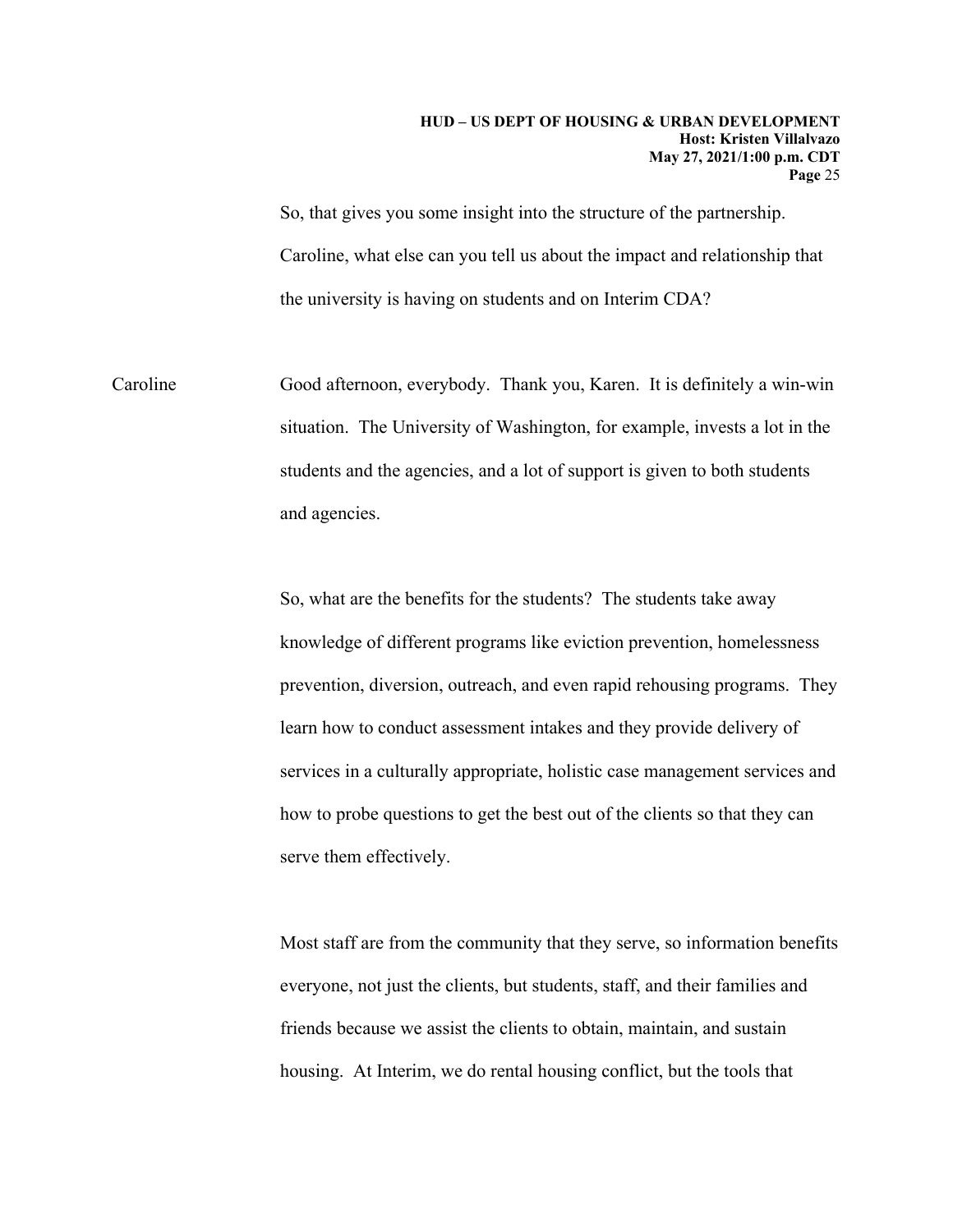students and even the staff learn can be carried over to maybe future homeownership.

One of the things that they also learn, so Tuan [ph] was a student and doing his internship in 2009, and what he first learned was that if he had a home, his mortgage is going to be less than what he pays for rent, but he had a lot of student loans, so he had to really pay towards the student loans and actually put aside some money.

Well, there were a lot of financial literacy, financial empowerment, financial causes that we always send students and staff to. Lo and behold, three or four years later he came back, first-time homeowner. Not only that, after he graduated with his bachelors from Interim, we did hire him to do outreach to the Vietnamese community, and with that experience he was really hired, and he's still there working in one of the housing authorities in Seattle.

Also we have to note that whatever we learn, and the crucial thing that we learn, and we educate clients and students on budget management, building good credit, credit repair, reducing debt especially with credit card debt from collection agencies, and how to establish great rental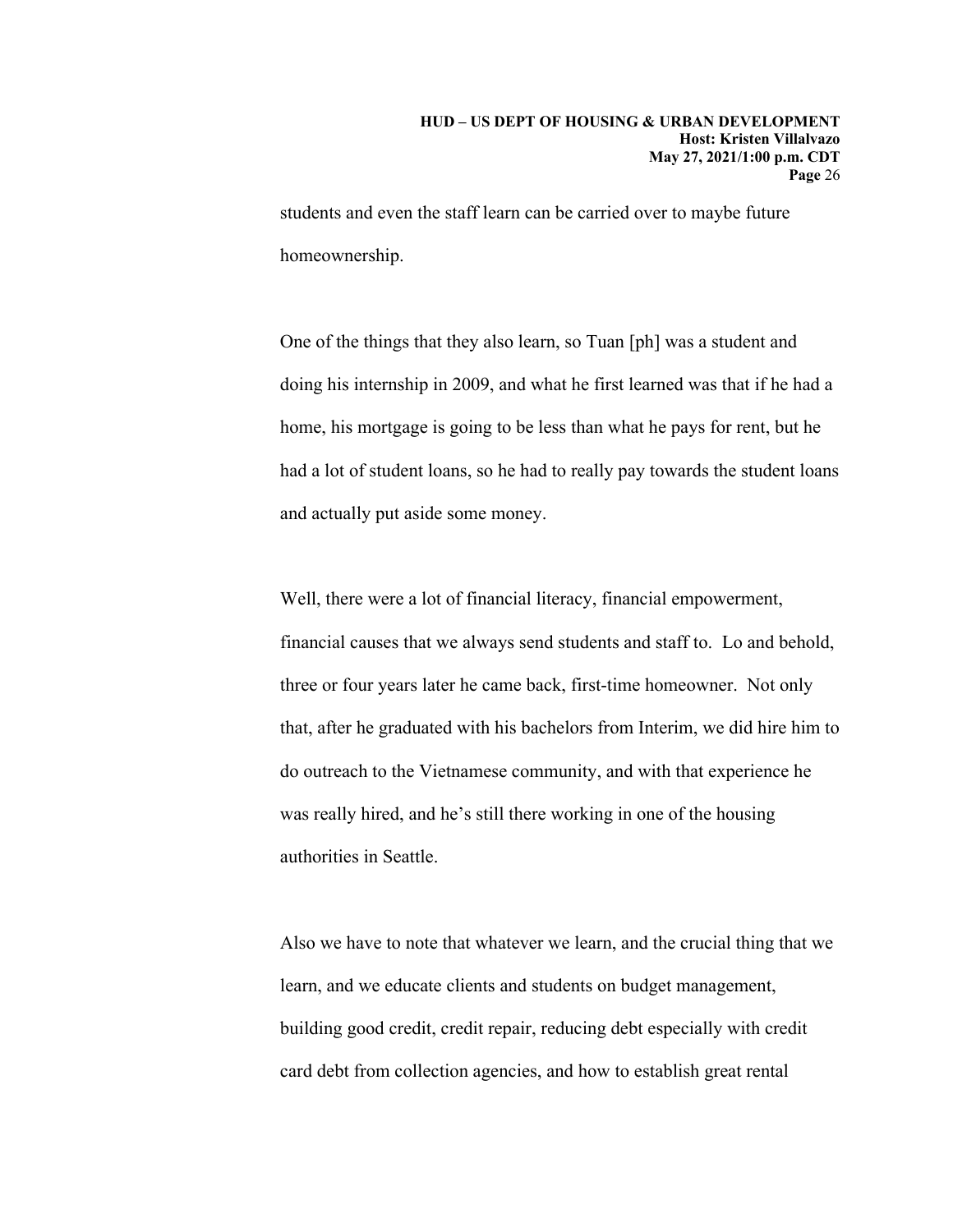history because I can tell you that there is always the staff who has a family member, who knows someone who is homeless, who is going to be evicted, or who found a place, and they need moving costs. Homelessness is really non-prejudicial.

In doing all these, the students learn leadership skills, teamwork, time management, and communication skills, especially if they will be communicating what they learn, communicating with contract monitors, funders, and leadership in the community. It's different really from just sending texts to your friends. There has to be some level of professionalism.

In doing all this, they really, really forge important crucial partnerships including professional connections even before they graduate. How many times have you heard students complaining that they cannot apply for jobs because agencies are always looking for people with experience? Well, with practicum experience in agencies, they can include that, and very often practicum instructors are asked to provide references, and they do get the jobs.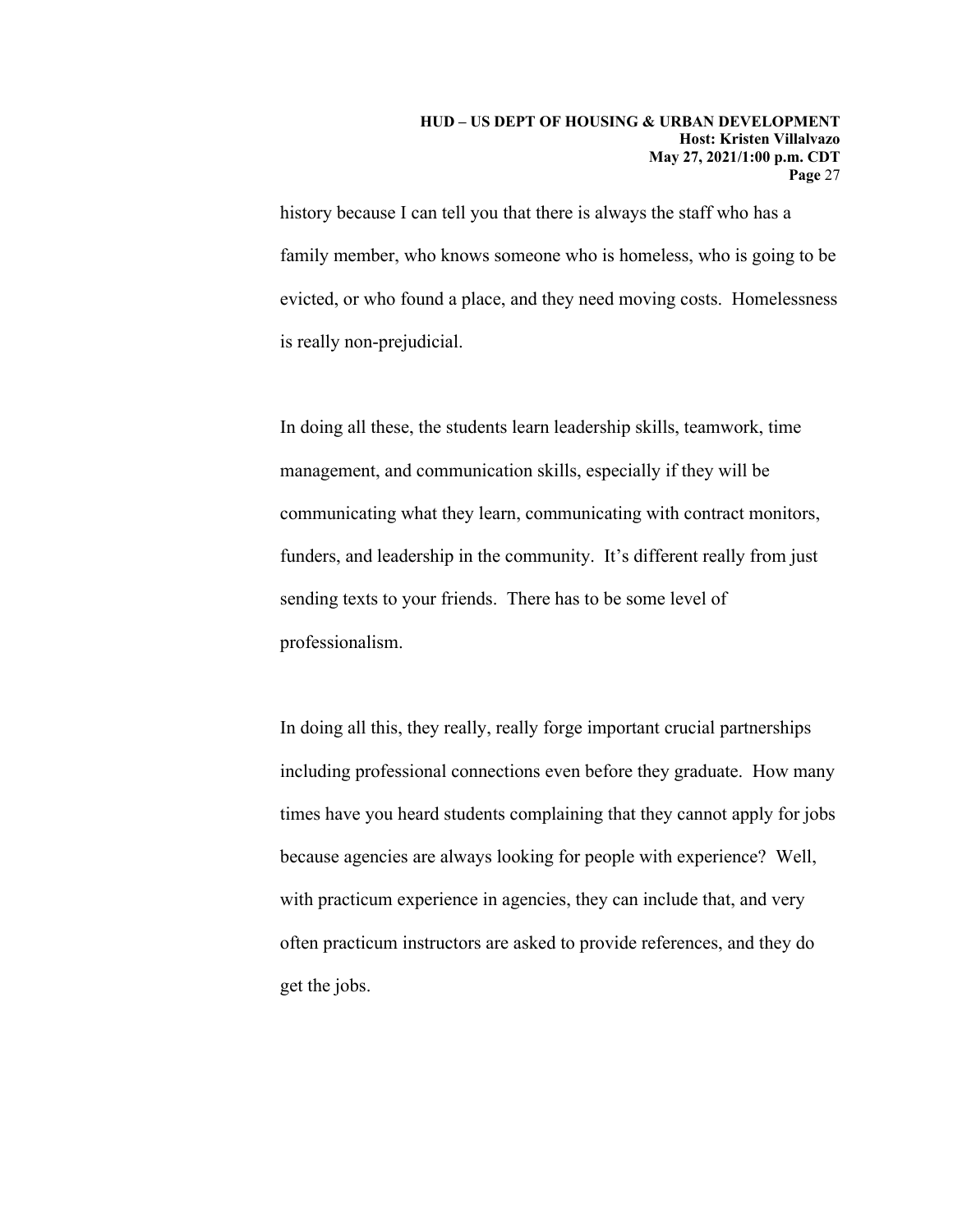Next slide, please. So, how does it benefit agencies? Agencies establish relationships and create visibility with the University of Washington. The University of Washington is very student-centered, very agency-centered. They really support both agencies, the practicum instructors, and the students. We have 550 students, and believe me, if you mention the name of a student, the faculty, any of the ten faculty, my colleagues know a little bit about where the student is and who the practicum instructor is.

Together, they collaborate. If the University of Washington is having a job fair or event, they will definitely include the students and the practicum instructors. Practicum instructors are also asked to share experiences, being on panels, and they even formed their own group being chairmen and also vice chairmen of the practicum instructors group where they support each other.

The students bring fresh perspectives. We are always in a crisis mode because our clients are always in a crisis mode. We cannot see the overall picture, but when you bring in a student, they can share what they know, and it's really a fresh perspective.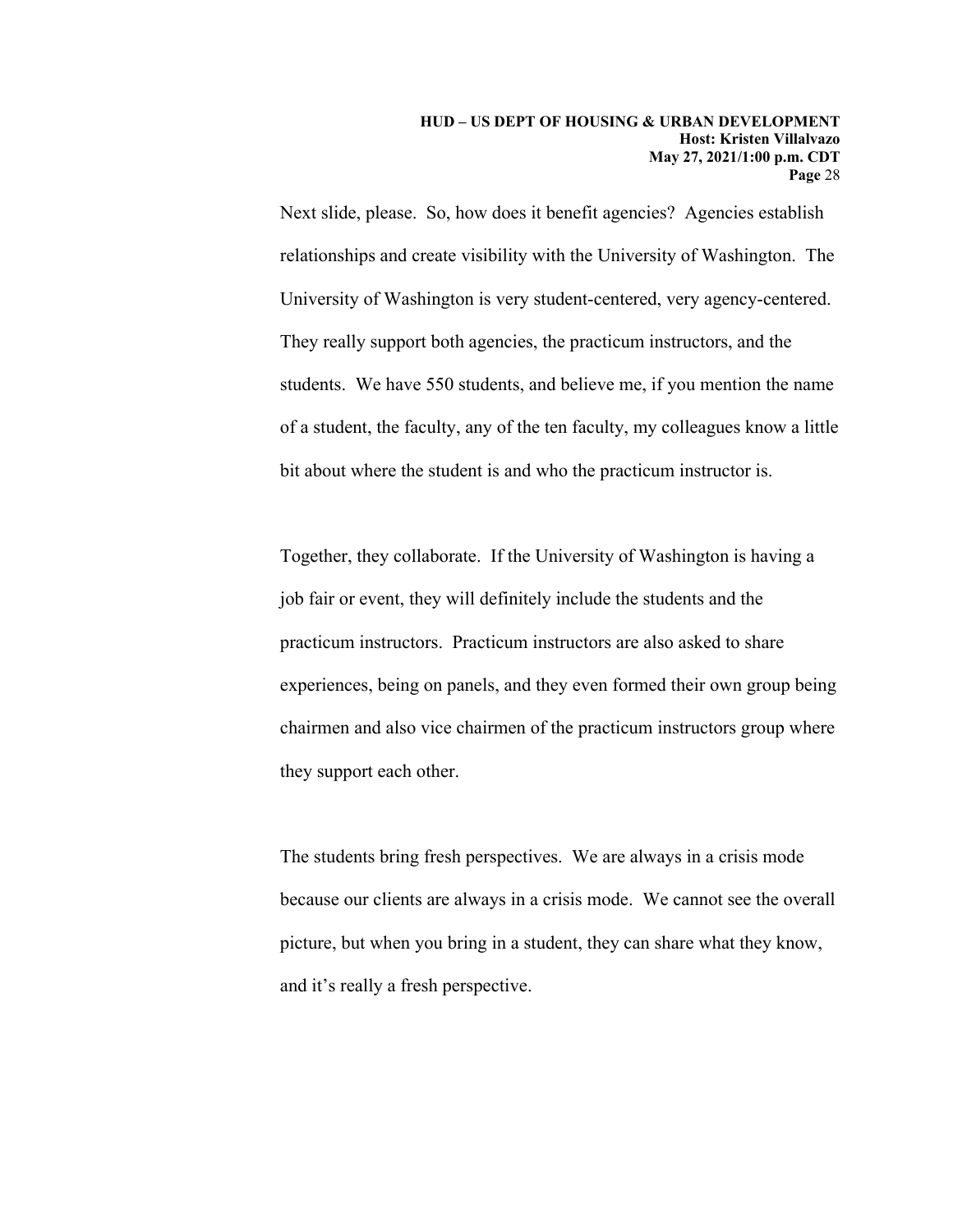The staff who supervise the student because the practicum instructors are sometimes too busy to have any student accompany them and shadowing them, so the staff who are administering the program will be the supervisor on a daily basis. They hone the supervisors' skills which is really necessary in a way to advancement.

Some students are a perfect pool to hire future employees. They really know the landscape, they know the agency, they know the culture, they know who they work with, they know the programs. They know their stakeholders, they know their clients.

If you were to hire a new person, it takes at least about six to eight months for them to come onboard and be familiar with all the bolts and whatever you have, all the detailed structures of the whole program. With this, you save a lot of time. There are no gaps in services. Clients can continue being served by them.

You never know when there is an opportunity where there's a job opportunity at the University of Washington being a field faculty and as a practicum instructor feel like they want to make a change like me, and you're lucky. You get the opportunity to be part of the field faculty. Hey,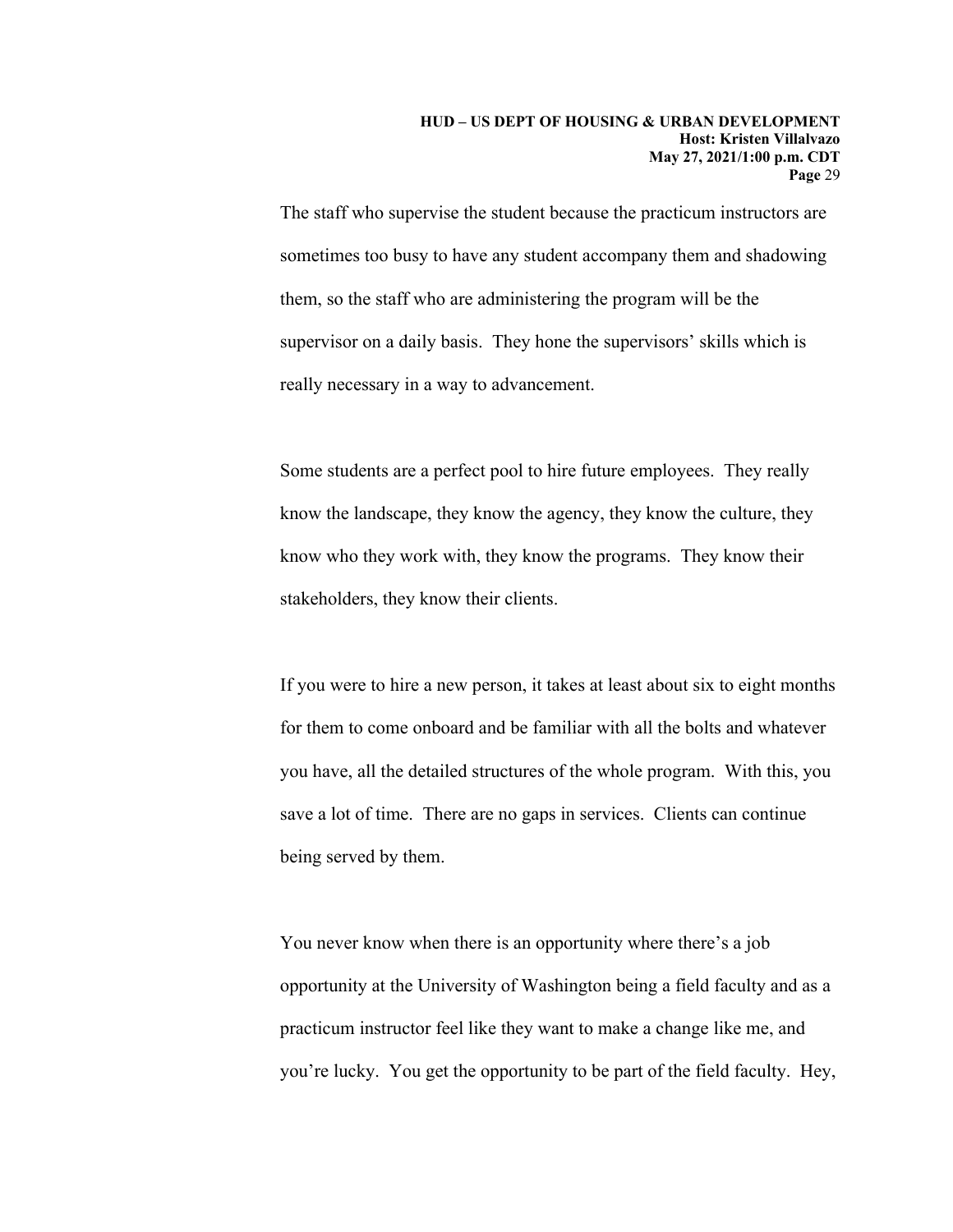you know, that is quite an opportunity and also to come here and to share like a big round circle. I started as a student, I started as an intern. I became a practicum instructor for 17 years, and now I'm a field faculty.

So, thank you for this opportunity. Karen, over to you.

Karen Thank you so much, Caroline. I really appreciate all of our panelists and everything that you contributed. Caroline, one thing that struck me as both you and Gwen were talking, there's one similarity certainly between the Center for Financial Advancement and the model at the University of Washington is that both contribute to the professional development of the students.

> So, while they're learning great information related to financial education, and hopefully they'll go on to be future homeowners, but they're also growing professionally, so I thought that was a great element of both of those programs. Thank you very much to all our panelists.

> Everyone, as you've heard, partnerships with MSIs can take a variety of approaches. Service delivery strategies might include financial education, housing counseling, group education, or other housing services as well as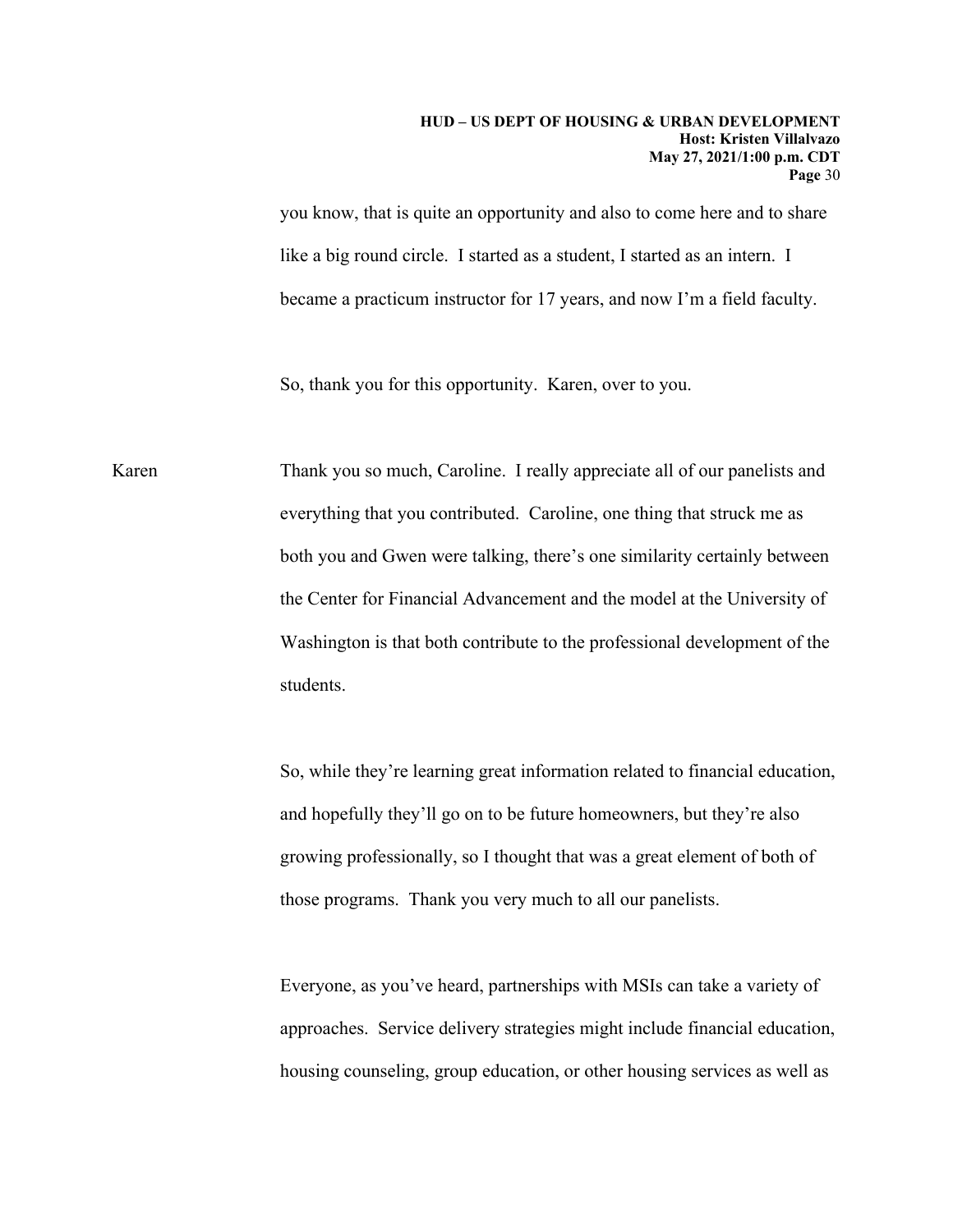professional development like in the two models that we heard about. What's important here is that the possibilities are endless, and it all starts with a conversation with the school.

So, I want to thank our panelists for sharing with us today, and so with that, I'm going to turn it over to David Valdez from the Office of Housing Counseling and HUD.

David V. Thank you very much. You just said that it starts with the conversation. So, you're absolutely right. We'll provide some resources to link you with some of these MSIs and HBCUs so that you begin to have those conversations.

> You may be asking, "What's next in that series of conversations?" and naturally what would be next is to put down in writing the nature of the relationship that you have formed, the nature of the partnership. Really what this looks like, for HUD's side, would be a letter of commitment, eventually a memorandum of understanding, and a letter of commitment and a letter of understanding are going to cover much of the same type of content.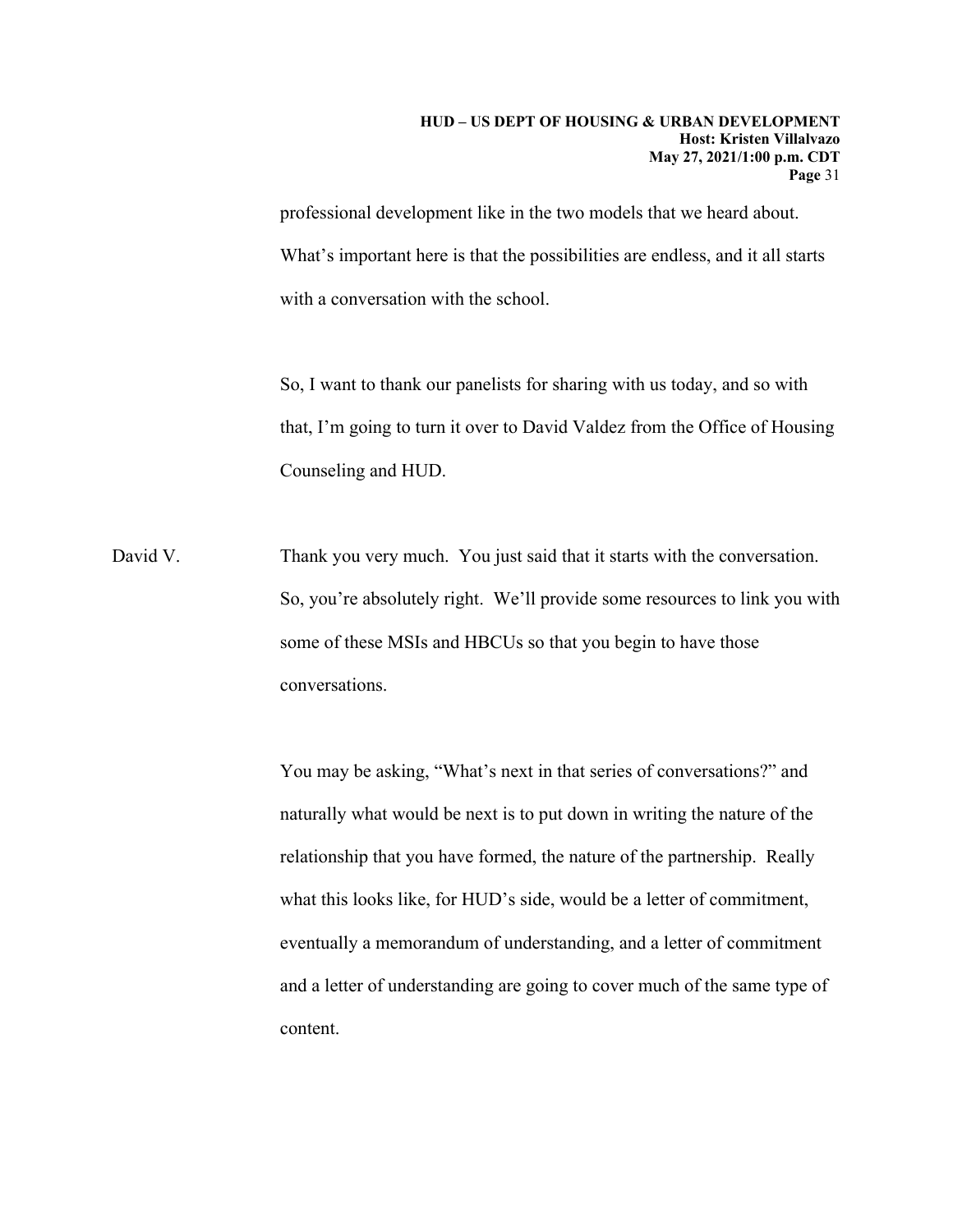What we're looking for is for you to describe the nature of the collaboration and partnership. What are the roles of the respective parties moving forward? What type of support will one provide to the other, and vice versa? How are you going to measure program initiative success, most importantly?

This can take a variety of forms, and I think a couple of good examples would be describing how one will commit a representative to an advisory council or board. These are some of maybe the first steps. A commitment to promote the program in your own community and sort of helping bridge the communication gap, providing as we just heard, job shadowing, mentorship opportunities, practicum opportunities, and providing accessible space.

These are all ways that you can begin to move beyond that conversation that Karen mentioned and really move into action. Ultimately, a memorandum of understanding is just a sort of more finalized version of this letter of commitment as you've completed that exploration process of how you might be useful and helpful to each other and have that mutual beneficial relationship.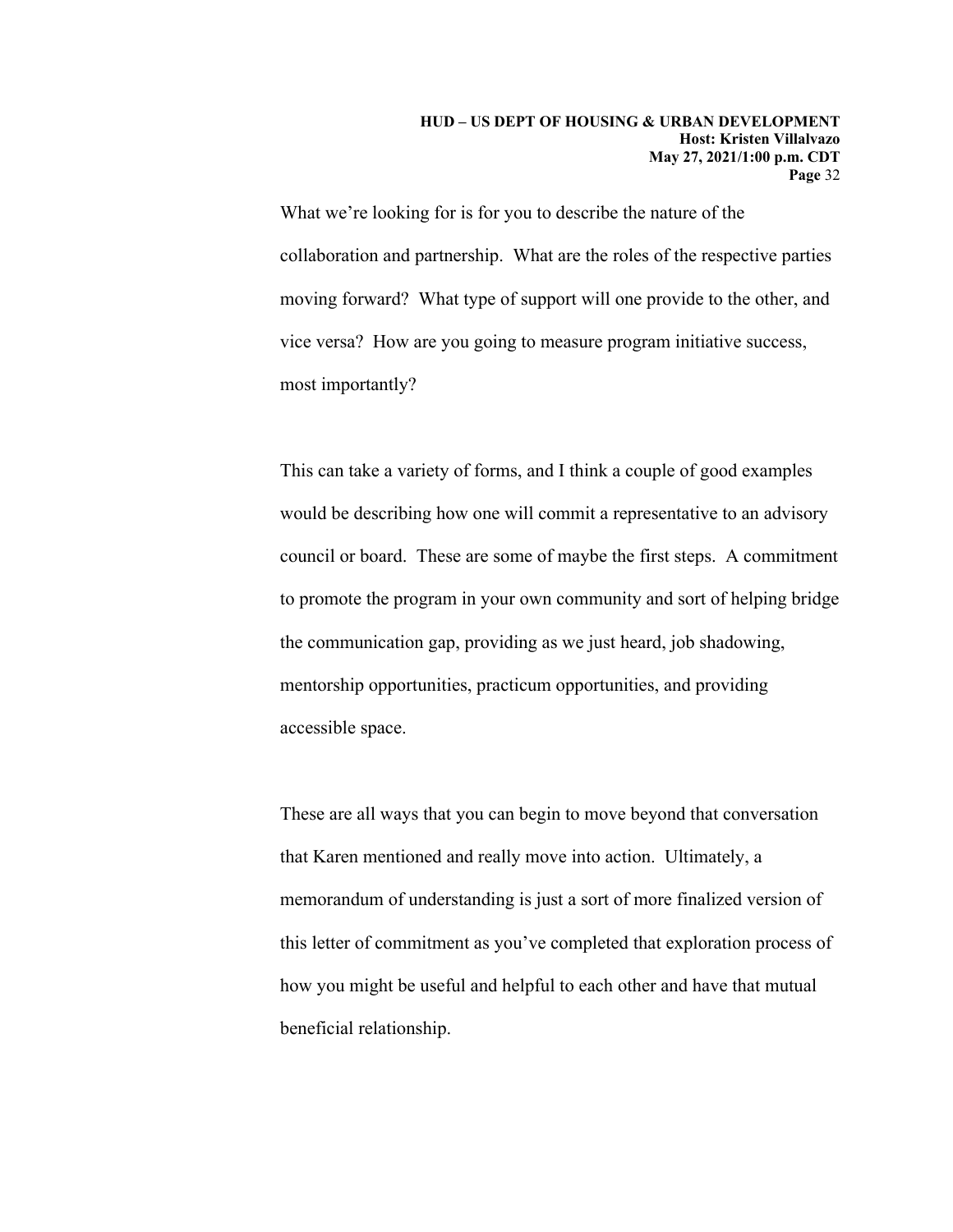In the memorandum of understanding, again, this is a just—what it does is it demonstrates who will do what and what the exact nature of the partnership, and again what you see as the ultimate outcome. How will it help the community at large? Which stakeholder is committing which resource to the project? So, this is really just sort of a final, written agreement to evidence your partnership.

We are really interested in particularly the metrics of how you intend to track your success. So, with that, let's go on to the next slide.

Now, this is just some resources for our three speakers who just spoke on our panel. They did a wonderful job, and thank you for featuring all of your programs. They're very diverse, as you see, and I think at HUD we want to communicate that we recognize the diversity of such partnerships and the unique needs and narrow tailoring of programs to fit certain communities and to fit the nonprofit structures that may exist in your own community and the resources you may have.

So, these are the three links to our panelists' programs. We certainly would like you to follow up with those and to get more information there. Also, I mentioned starting that conversation, as Karen talked about. You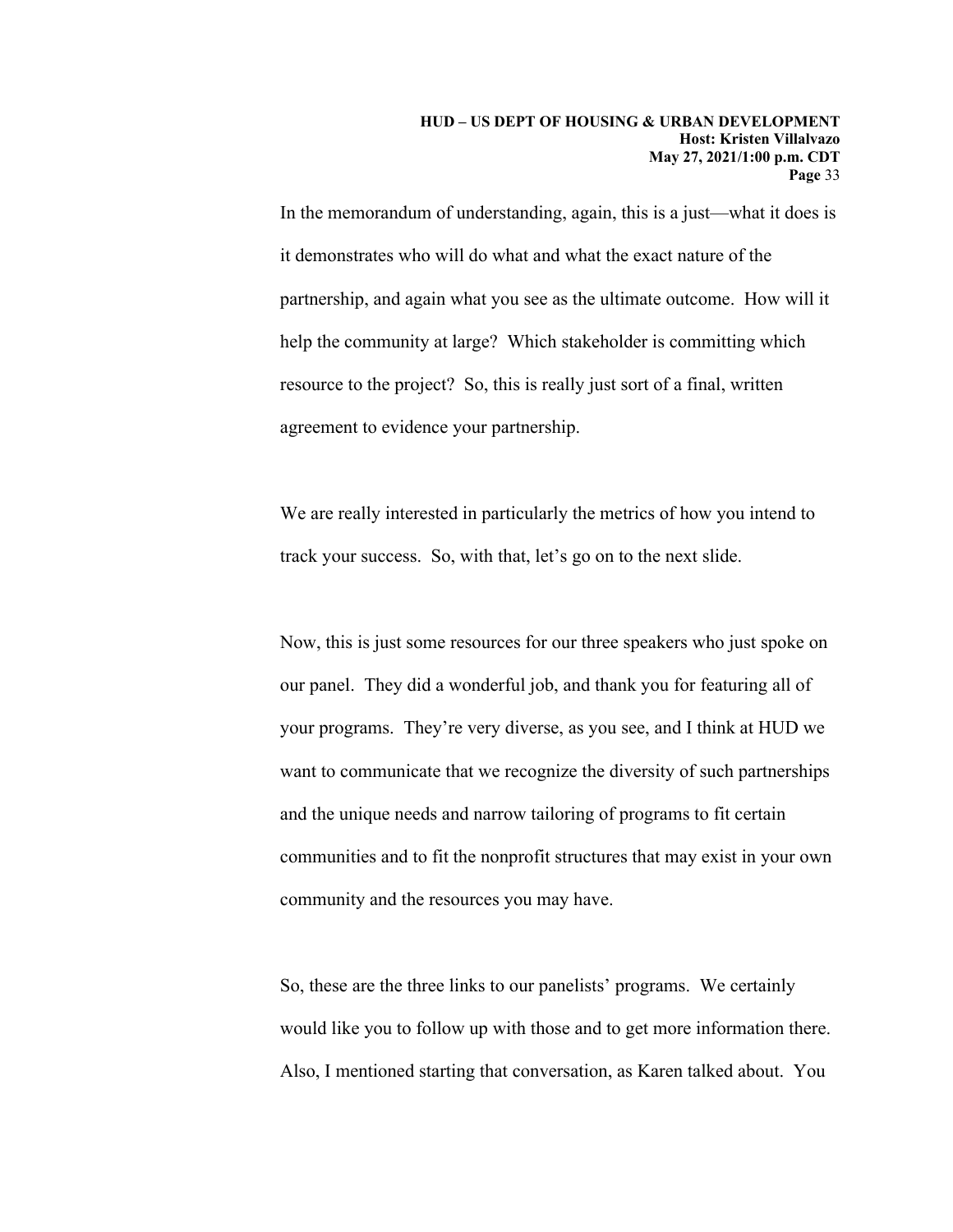can begin to do so by visiting this overview again, and a list of the MSIs, so that you can search by geographic region perhaps. So, if you're located in St. Louis, well you can look up who is a minority-serving institution in your community and partner up as well. This is a great resource to begin that conversation.

This is just the Office of Housing Counseling's contact information. You can find this on the HUD Exchange, hudexchange.info/counseling. We put out a newsletter, and it's called *The Bridge*, and those are all archived online as well.

As always, if you have questions, if you would like to follow up, always just feel free to email us at housing.counseling@hud.gov. We will assign someone to your question, your inquiry, your concern, whatever it might be, and we will follow up with you.

With that, I'd like to hand it back over for questions and answers and some Mentimeter. Thank you.

Shawna Thanks, David. Appreciate that overview of what folks can think about next. So, I'm going to queue up the Mentimeter here just to get more of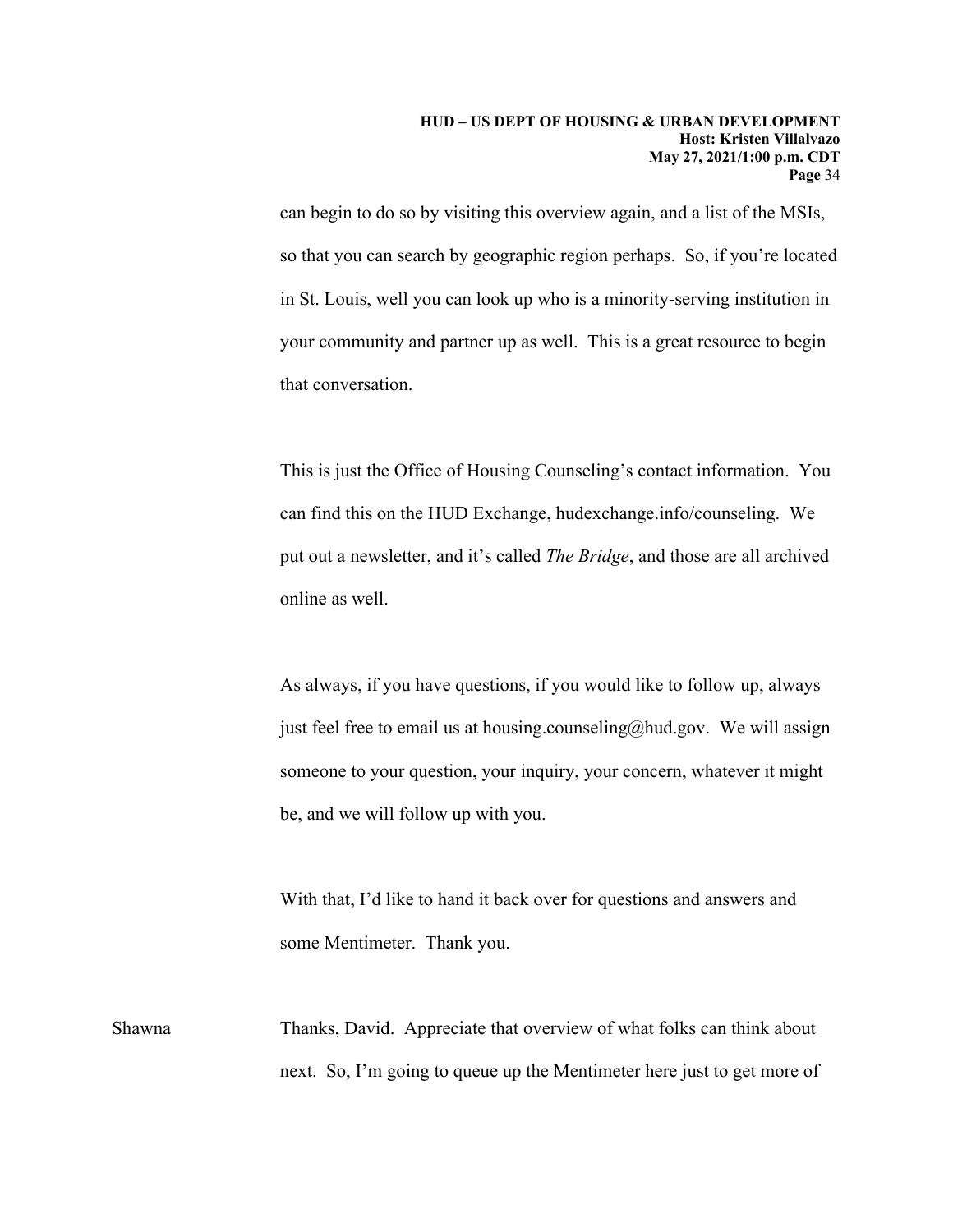your ideas about how you might partner while you focus on the questions box and provide some questions.

I'm just going to move us ahead here, and you heard about many different types of programs today, so we were hoping that maybe this would be a good time to ask you what programs you are offering at your housing counseling agency that you could offer to benefit this type of partnership with MSIs. Maybe it's one-on-one financial coaching, group financial education, one-on-one housing counseling, maybe group homebuyer education.

So, we'll just let those results kind of come in. Equal so far, but I'm going to make sure we don't have any questions in the queue. David.

David V. We have a few questions. We have one, and this might a good one for the panelists which is, "What are some ways to get one's foot in the door?" This individual says that they've often tried to make contact and received no return calls from these institutions. Perhaps our panelists might have some helpful advice on how they did so.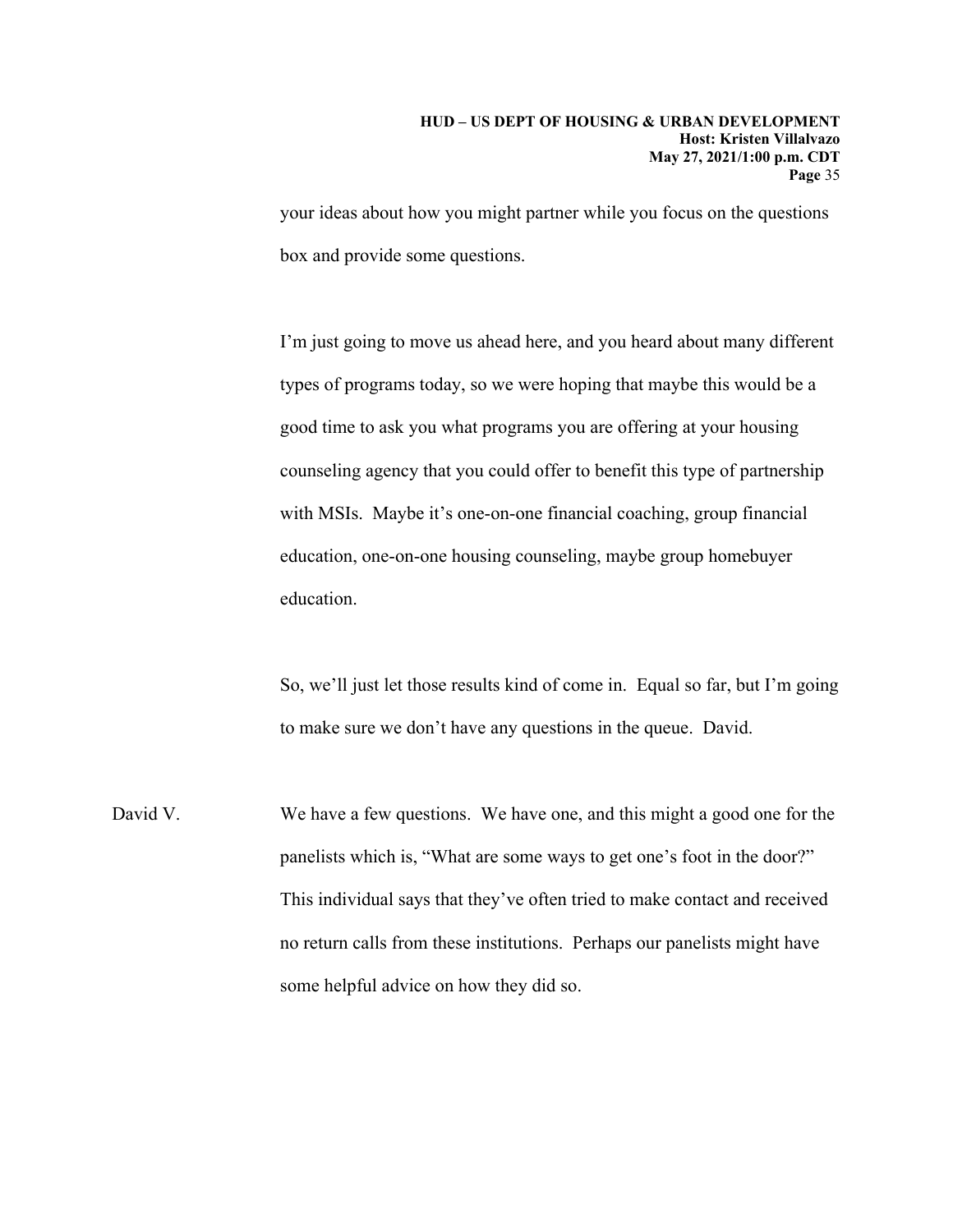Gwen This is Gwen speaking. We were able to get in the door through relationships and having individuals who partnered with universities connect us to them. So, that's how we got in the door.

Sharon I would echo that. It really is about relationships and having contacts. The schools are inundated, of course, with people trying to contact them and reach out to them. So, it really does help if you have some connections and relationships.

Caroline I will just share for universities, if you do have—if you want practicum students—if you do have masters in social work, if there's somebody in your staff, one of your staff has a masters in social work with two years professional experience or even with a Bachelors of Social Work with two years of experience, you can always connect with a university that has a social work program because practicum is an integral part of having a successful social work practice.

> If you do not, but you have something that you can offer like students can have a lot of one-on-one contact with a lot of clients, they work with the community, or they work at the systems level, then some universities do have funds that they can actually pay floating practicum instructors. So, I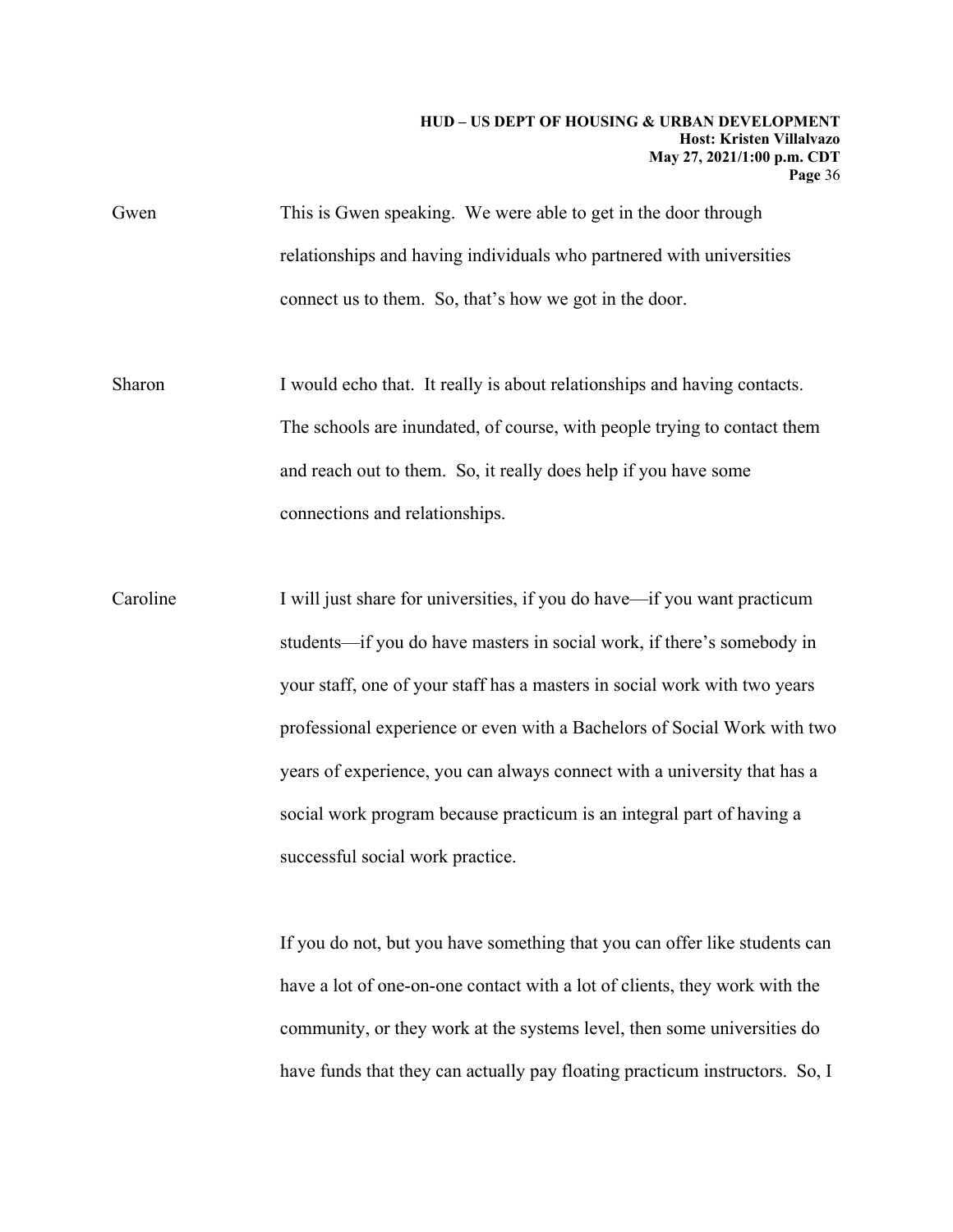would say that is one way to start. Sometimes universities do outreach, especially to minority, community-based agencies to see how they can be supported.

- David V. Thank you. We also have another question about, "Is it preferable for 501(c), a CBC, wishing to participate to pay to inform these partnerships, is it preferable for them to be located in the same community?" Panelists, what are your experiences with that? I know a couple of you have some broad-based relationships. Do you see any barriers there, or is it preferable as someone asked?
- Gwen I think what's key is being able to build that relationship and have the campus students feel like you're connected to them even though you might be virtual. So, we are not—this is for HomeFree-USA—we do have two schools, Bowie State, and [indiscernible] close to our headquarters, but the others are in other states even if they're not in your geography.
- Caroline I would say same with the University of Washington, though we are based in Seattle, we also have another University of Washington in Tacoma, also in Bothell, but we still have students in eastern Washington like Wenatchee, Yakima, and now during COVID when we are doing our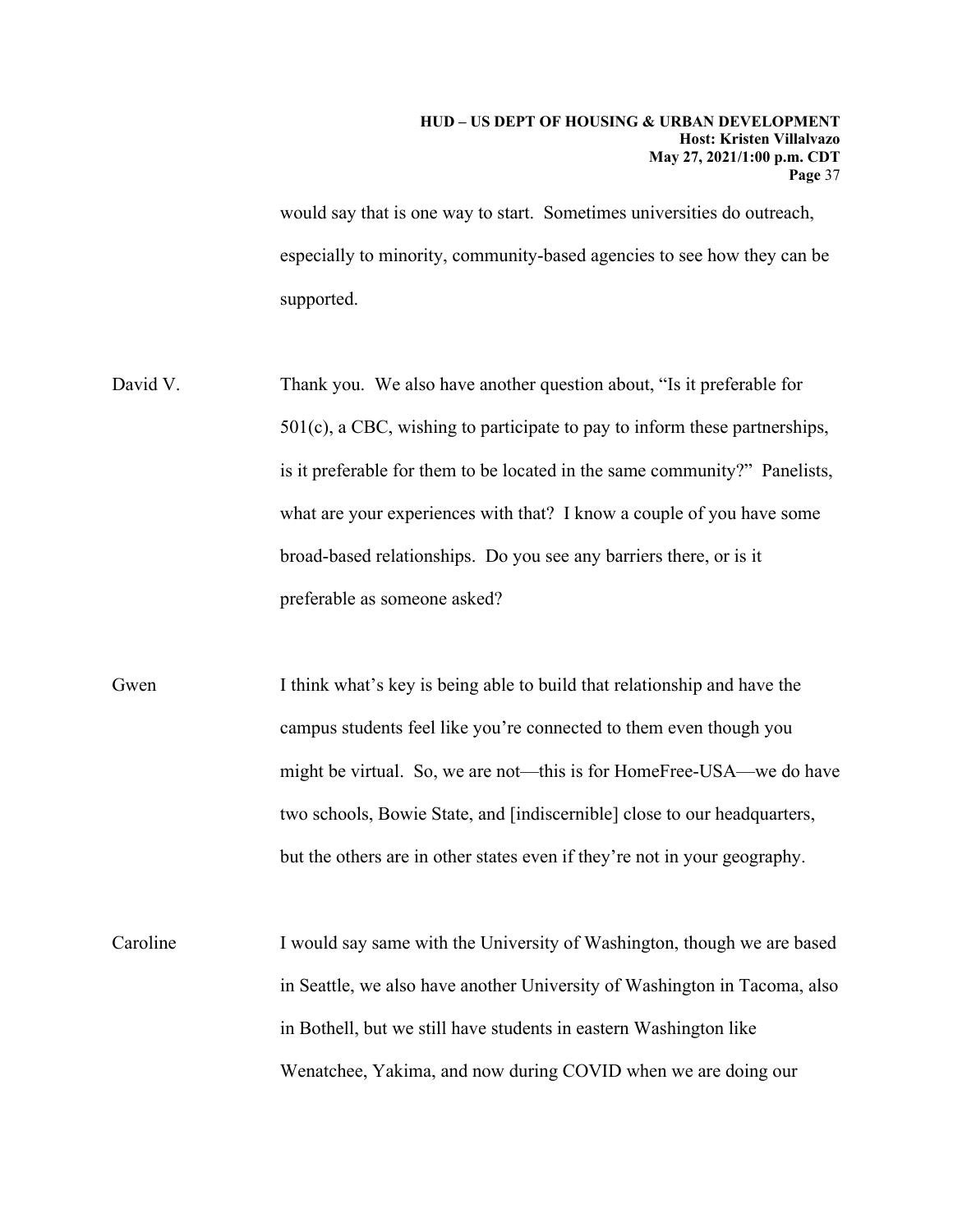practicum placement and working with students remotely they are really all over.

If you're an online university, I guess it's a lot easier, but the University of Washington we have been online so far because of COVID, but I don't know once we go back probably around September whether—I'm assuming they will be flexible with students who are still at a different city or a different state, but I can't speak for what the policy will be. Right now, we do have students that are not in Seattle at all.

- David V. Caroline, that sparks a second related question which is someone asks about the timing of contacting leadership at these schools or perhaps the president. So, the academic calendar, does that play any role? Who should folks be contacting? IS there usually a liaison? Could you give us some sort of maybe your own experience of when a good time is perhaps during the calendar year to start this process and conversation?
- Caroline Well, I'll speak for the University of Washington. We are having students, because of the different programs, students can start in summer, some are starting in fall, some have bridge classes in July. I would say anytime you are interested to really network with the university.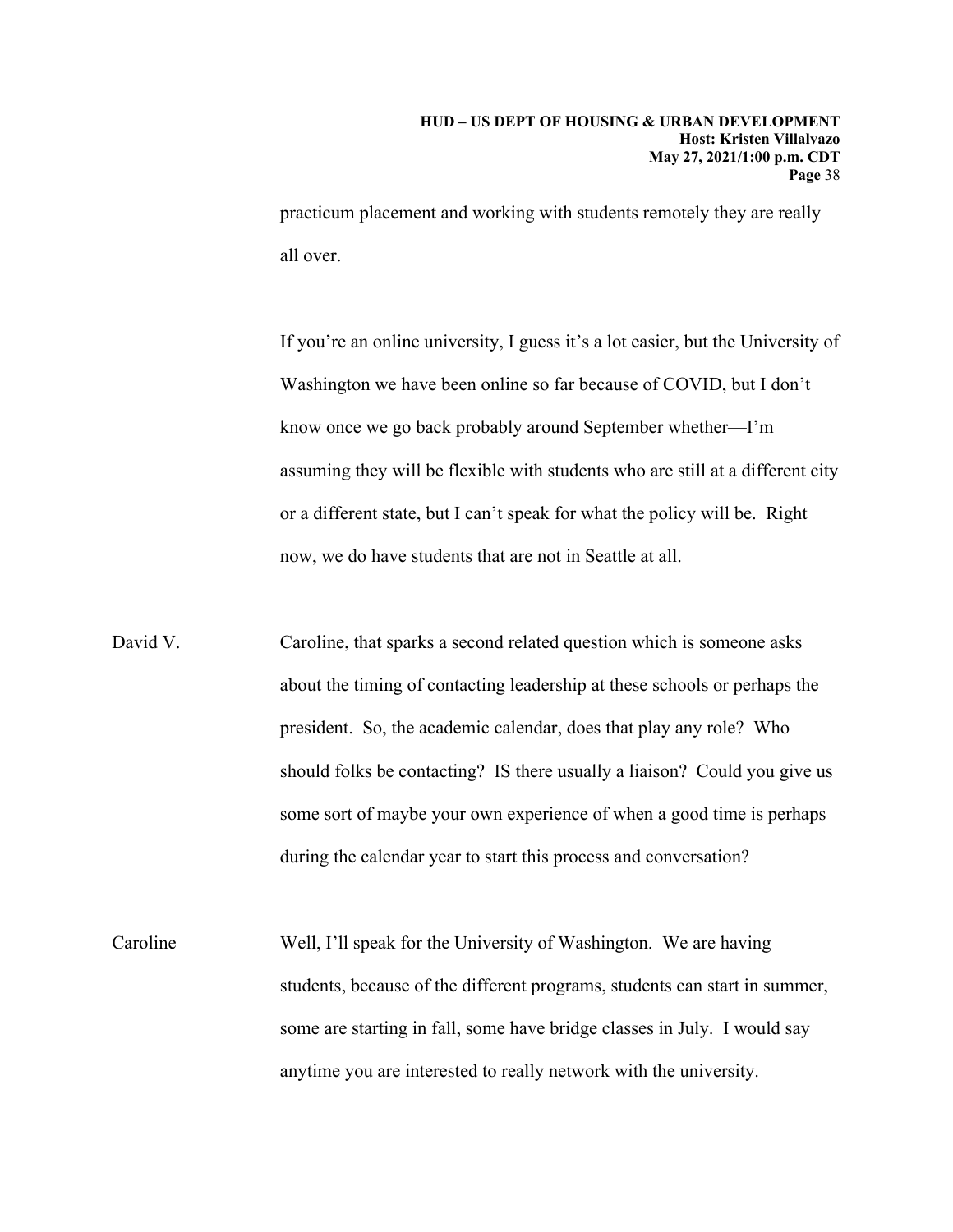Yes, the practicum follows the calendar of the university, so some programs, based on the program, are sometimes twice a day in a week for ten weeks that the student will be at practicum sites.

I know for the University of Washington you approach the Office of Field Education, not necessarily the president but whoever is in charge of field education or any of the field faculty. I know for us we have about ten or eleven field faculty members, and we talk as a group. So, what information you give to one they will definitely share, and it's very effective that way.

I don't know if I've answered that question. Did I answer the question fully, or is there another part to it?

David V. Thank you, Caroline. That was quite helpful.

Gwen I'll answer that question. The universities, a lot of them have pretty much done their calendars for the next school year, but now is the time, and it really needs to be now to be getting into that calendar. If you're going to be working with students, you also have be sensitive to other key things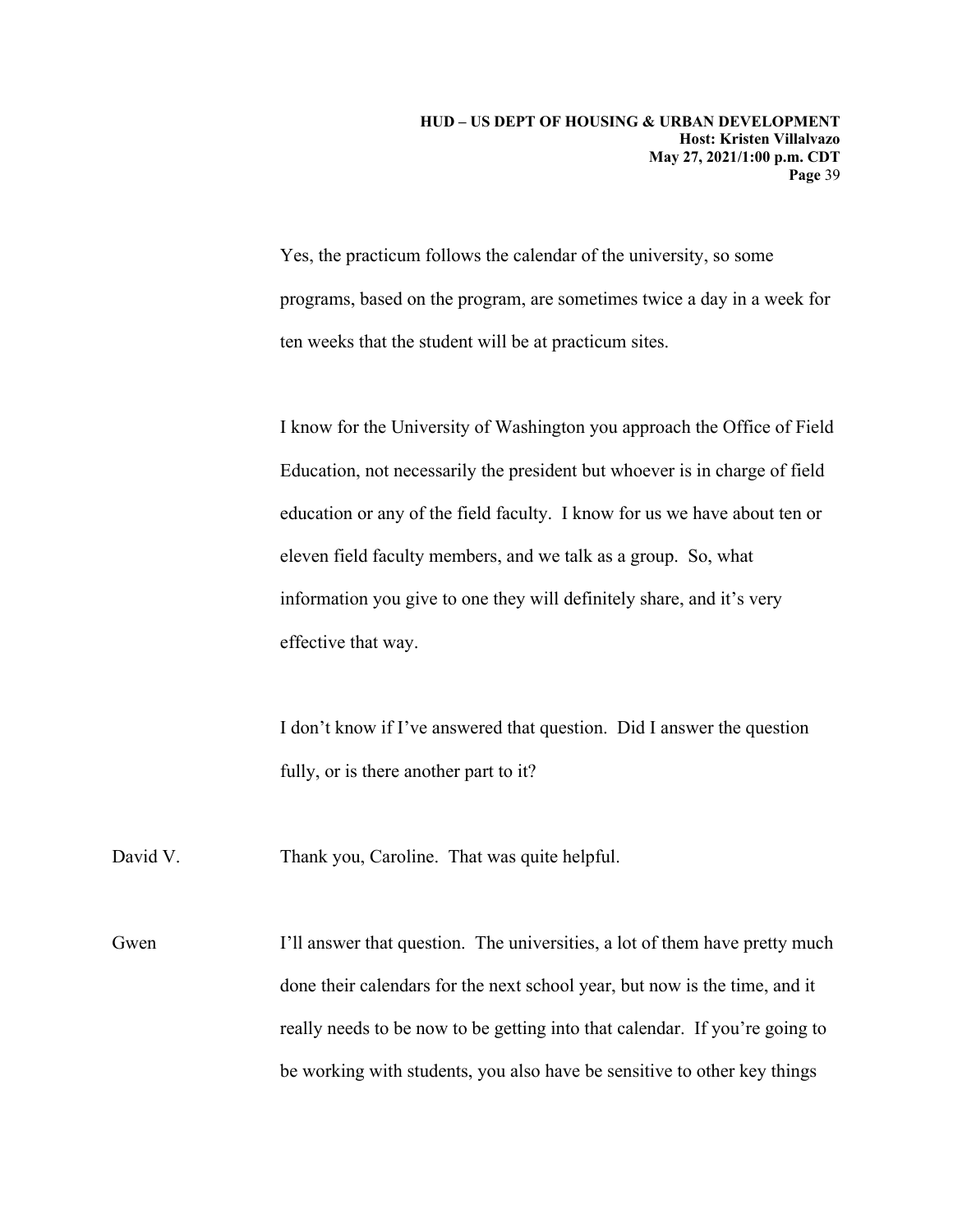that are happening on the university to have student engagement. So, now is definitely the time; earlier in the year would have been better, especially for brand new relationships.

David V. Thank you, and as we near the end, I just want to recognize that there have been a couple questions related to funding and how these initiatives are supported. I can speak for HUD's side and say that racial equity is a huge focus of both congress and the administration, and we're hoping that this will translate into future grant opportunities, but we cannot speak to current money. It has not been appropriated.

> With that said, is there anything our panelists can provide in terms of how they support their programs and how they find the money to do so?

Sharon For the coalition, we received, funding, as I mentioned, for Our Money Matters program through Wells Fargo. We have other funders as well, and it's our job as an organization to seek out funds for our programs.

> There are other times when funders will come to us because they have some funding in a particular area that they think partnering with us might be a benefit. So, if we're not going out and finding new funding partners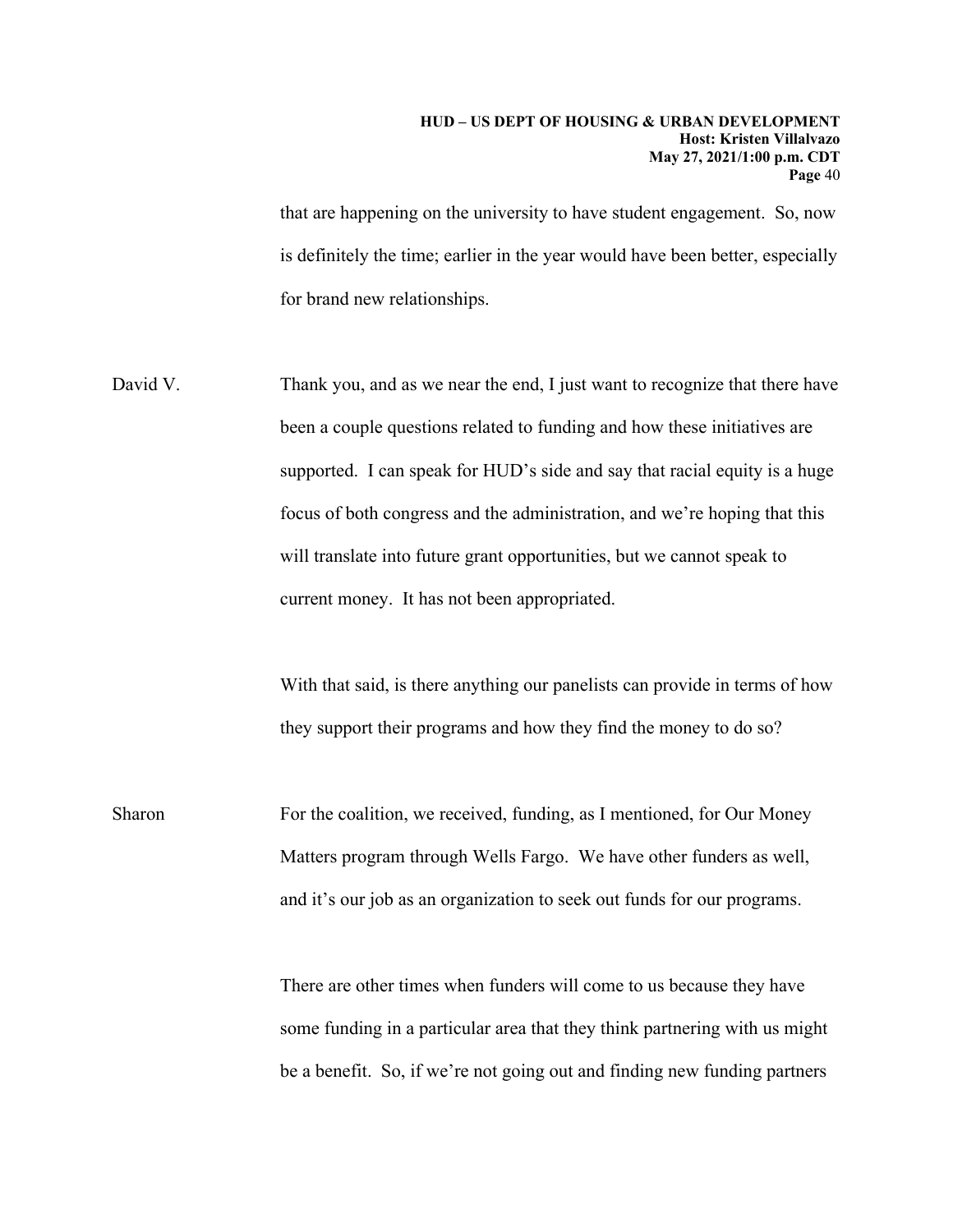or forging new relationships with potential partners, then again, some of those funders do reach out to us, and that's how we get the funding for our programs.

- Gwen It's the same for us. We seek funding, but also individuals are referred to us because of the track record we've been able to achieve in the past short three years. We seek out continuously funding, but also we have others that knock on the door that want to be a part of the program as well.
- Caroline For Interim, when we take in students, all the university, the faculty are interested in is that the students have the space: a desk, computer, and a phone so that they can carry on the work and practice what they learn in school.

Sometimes some smaller organizations may not even afford a table, but that's okay because sometimes you have staff who are working part time, so they can share the table, but the basic thing is share a table, computer, and a phone.

The students, the practicum students, are not usually given a stipend, though there are agencies that provide stipends, and that is not many. For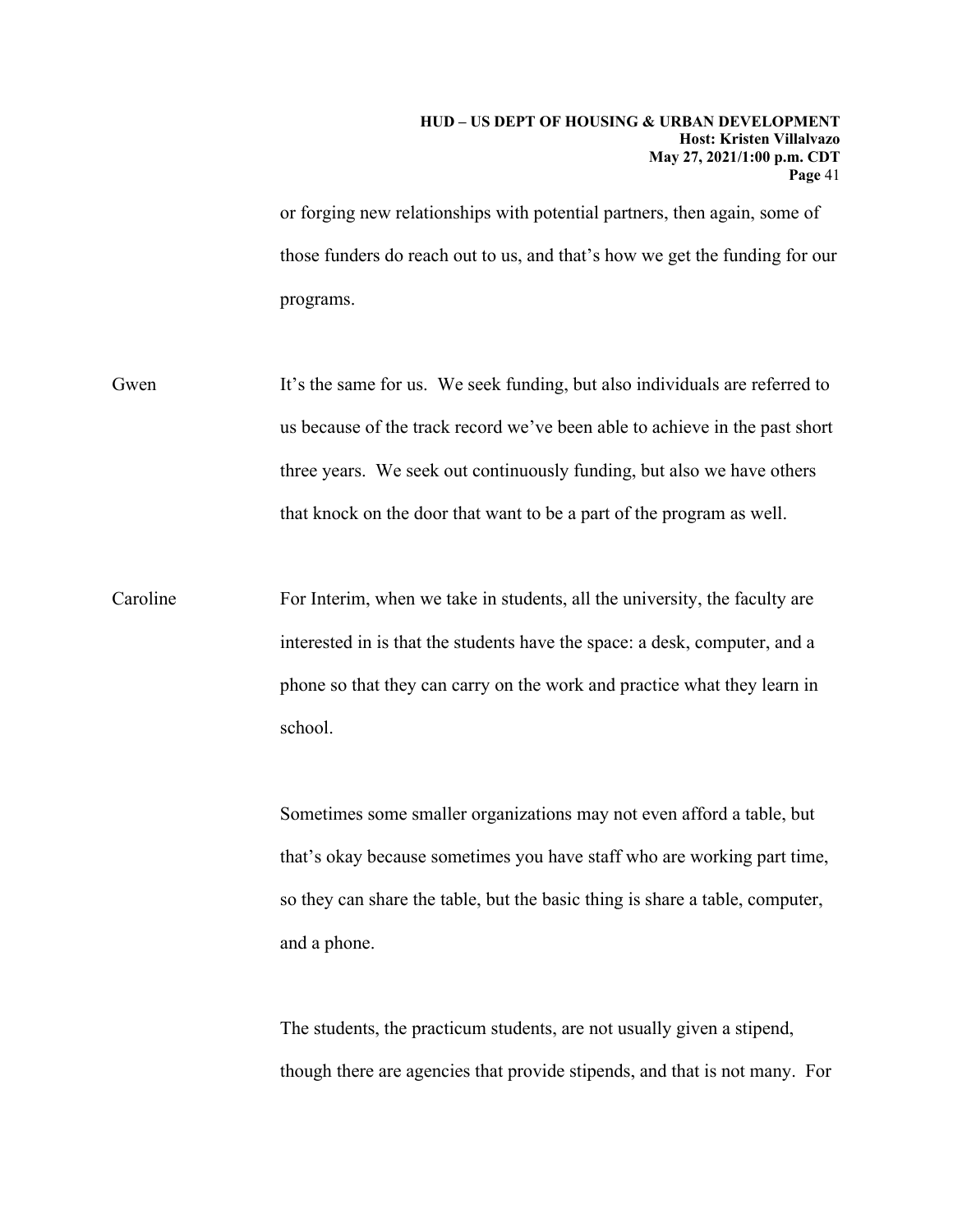us at Interim, when I used to do the budget, if I had a surplus, that money would always go to potential interns. There's no guarantee that the interns will get a stipend. It all depends.

For the University of Washington, to have roving practicum instructors, we do, but the funding is limited. So, based on that, we have to really work, and we put more agencies that do have the capacity to provide some kind of practice for our students.

Gwen Caroline reminded me of something. We provide funding directly to the university, and our students also can earn a stipend based on performance because we're teaching them about pay-for-performance. So, the funding is—because we believe if you're going to ask the university for something, you have to give them something as well. So, that's how our dollars are used, and it really makes a big difference.

> One quick thing, when we talk about outcomes in terms of metrics, one of our students that we met in 2017 graduated on Monday, and he's buying his first home in June. So, we are driving the homeownership message all the way through what we do, so that's a critical outcome in terms of the metrics.